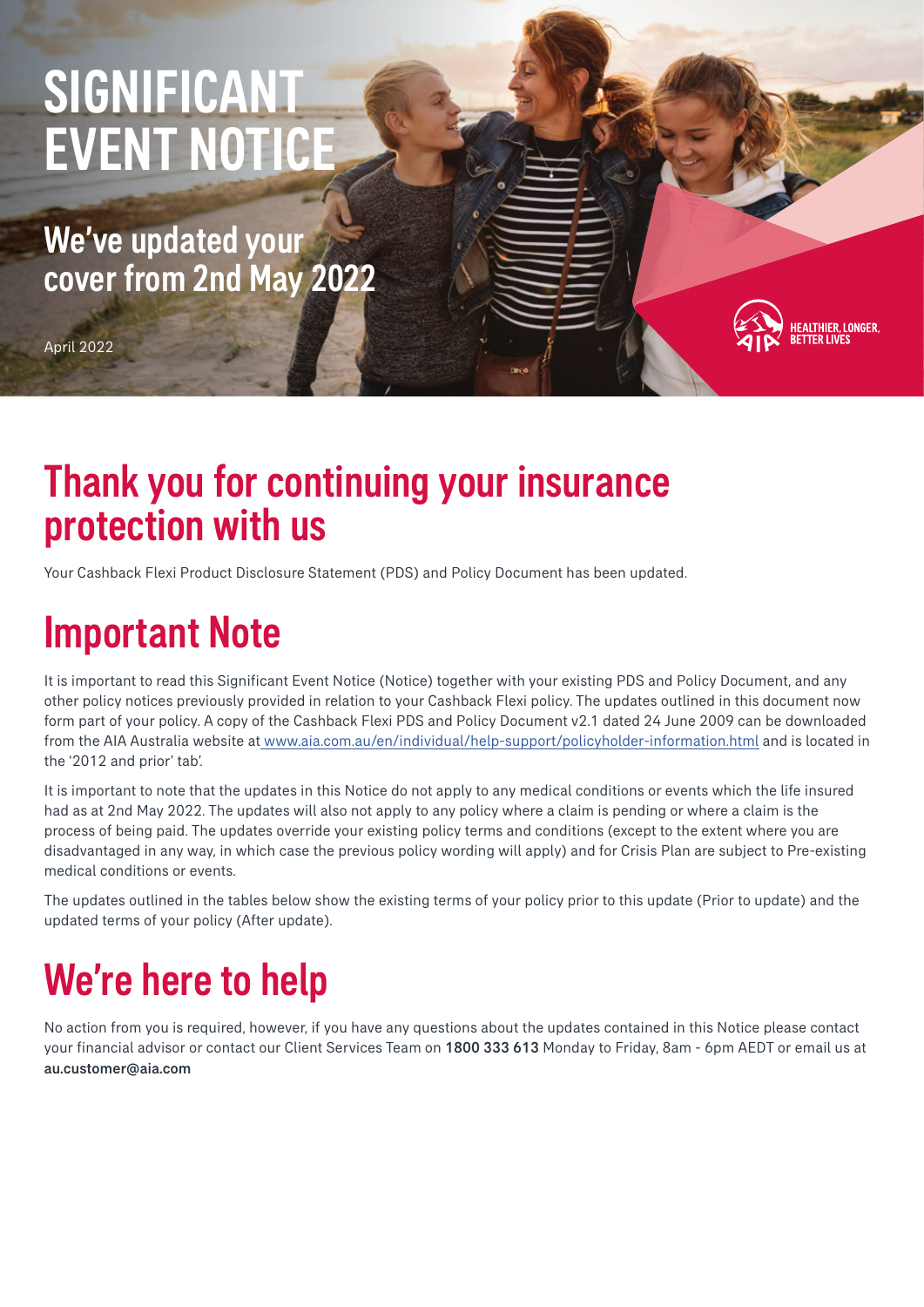#### **CONTENTS**

| $-16$ |
|-------|

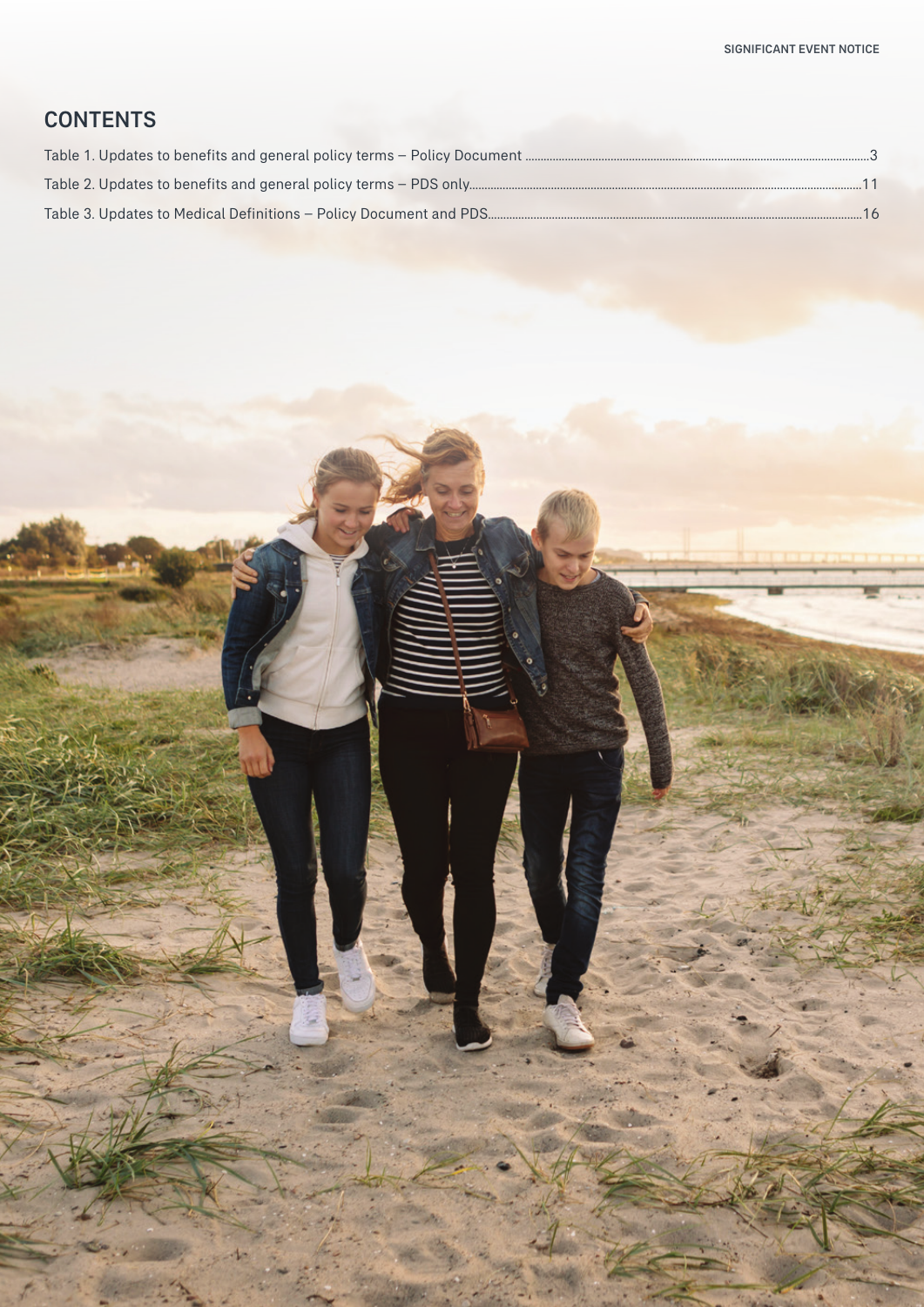## TABLE 1. Updates to benefits and general policy terms – Policy Document

The terms that have been updated in your Policy Document are detailed in Table 1 below.

| <b>Change number</b> | <b>Section and page</b>                    | <b>Prior to update</b>                                                                                                                                                                                                                                                                                                                                                                                                                                        | After update                                                                                                                                                                                                                                                                                                                                                                                                                  |  |  |
|----------------------|--------------------------------------------|---------------------------------------------------------------------------------------------------------------------------------------------------------------------------------------------------------------------------------------------------------------------------------------------------------------------------------------------------------------------------------------------------------------------------------------------------------------|-------------------------------------------------------------------------------------------------------------------------------------------------------------------------------------------------------------------------------------------------------------------------------------------------------------------------------------------------------------------------------------------------------------------------------|--|--|
| 1                    | <b>Contents</b><br>Pg. 1                   | AIA Australia Limited<br>ABN 79 004 837 861<br>AFSL 230043                                                                                                                                                                                                                                                                                                                                                                                                    | AIA Australia Limited<br>ABN 79 004 837 861<br>AFSL 230043                                                                                                                                                                                                                                                                                                                                                                    |  |  |
|                      |                                            | PO Box 6111<br>St Kilda Road Central                                                                                                                                                                                                                                                                                                                                                                                                                          | PO Box 6111<br>MELBOURNE VIC 3004                                                                                                                                                                                                                                                                                                                                                                                             |  |  |
|                      |                                            | MELBOURNE 8008<br>Freecall: 1800 333 613<br>Freefax: 1800 832 266                                                                                                                                                                                                                                                                                                                                                                                             | Email: au.customer@aia.com<br>Phone: 1800 333 613<br>Fax: 1800 832 266 or 03 9009 4824                                                                                                                                                                                                                                                                                                                                        |  |  |
|                      |                                            | AIA .COM .AU                                                                                                                                                                                                                                                                                                                                                                                                                                                  |                                                                                                                                                                                                                                                                                                                                                                                                                               |  |  |
| 2                    | <b>General Terms</b>                       | <b>3.4 Renewal Statement</b>                                                                                                                                                                                                                                                                                                                                                                                                                                  | 3.4 Policy Information we send you                                                                                                                                                                                                                                                                                                                                                                                            |  |  |
|                      | and Conditions<br>3.4 Renewal<br>Statement | Each year You will receive a Renewal<br>Statement showing the level of Your selected<br>benefits. Any change to the fees and charges<br>and to the taxation treatment of the Policy                                                                                                                                                                                                                                                                           | Each year You will receive policy information<br>showing the level of Your selected benefits.<br>Any change to the fees and charges and to the<br>taxation treatment of the Policy and any other                                                                                                                                                                                                                              |  |  |
|                      | Pg. 11                                     | and any other matter relevant to the Policy<br>over the preceding year will also be shown in<br>the Renewal Statement.                                                                                                                                                                                                                                                                                                                                        | matter relevant to the Policy over the preceding<br>year will be communicated to you.                                                                                                                                                                                                                                                                                                                                         |  |  |
|                      |                                            | If there are any material changes to the<br>circumstances described in the Product<br>Disclosure Statement, the Policy Document,<br>or any subsequent communication, You<br>will be notified in the Renewal Statement<br>following the change. However, any material<br>change related to fees and charges will be<br>notified in writing prior to the change taking<br>effect. Any change, which is initiated by You,<br>will be confirmed in writing by Us. | If there are any material changes to the<br>circumstances described in the Product<br>Disclosure Statement, the Policy Document, or<br>any subsequent communication, You will be<br>notified of these as well. However, any material<br>change related to fees and charges will be<br>notified in writing prior to the change taking<br>effect. Any change, which is initiated by You, will<br>be confirmed in writing by Us. |  |  |
| 3                    | <b>General Terms</b><br>and Conditions     | Premiums are only available on a level<br>premium basis and are payable yearly in                                                                                                                                                                                                                                                                                                                                                                             | Premiums are only available on a level premium<br>basis and are payable yearly in advance on the                                                                                                                                                                                                                                                                                                                              |  |  |
|                      | 3.5.1 Payment of<br>premiums<br>Pg. 12     | advance on the Policy Anniversary.                                                                                                                                                                                                                                                                                                                                                                                                                            | Policy Anniversary.<br>Level premiums are based on your age at the<br>start of your policy and premiums will not                                                                                                                                                                                                                                                                                                              |  |  |
|                      |                                            |                                                                                                                                                                                                                                                                                                                                                                                                                                                               | increase by the reason of you getting older.<br>While your premium will not change based on                                                                                                                                                                                                                                                                                                                                   |  |  |
|                      |                                            |                                                                                                                                                                                                                                                                                                                                                                                                                                                               | your age, the actual amount of premium payable<br>by you may still change where we adjust the<br>applicable premium rates in accordance with<br>"Premium rates not guaranteed" section. Your<br>premiums can also change (even if your premium<br>rates do not change) if there is an increase to the<br>Policy Fee, Premium Frequency Charge, State<br>or Territory government stamp duty and Tax or<br>imposts.             |  |  |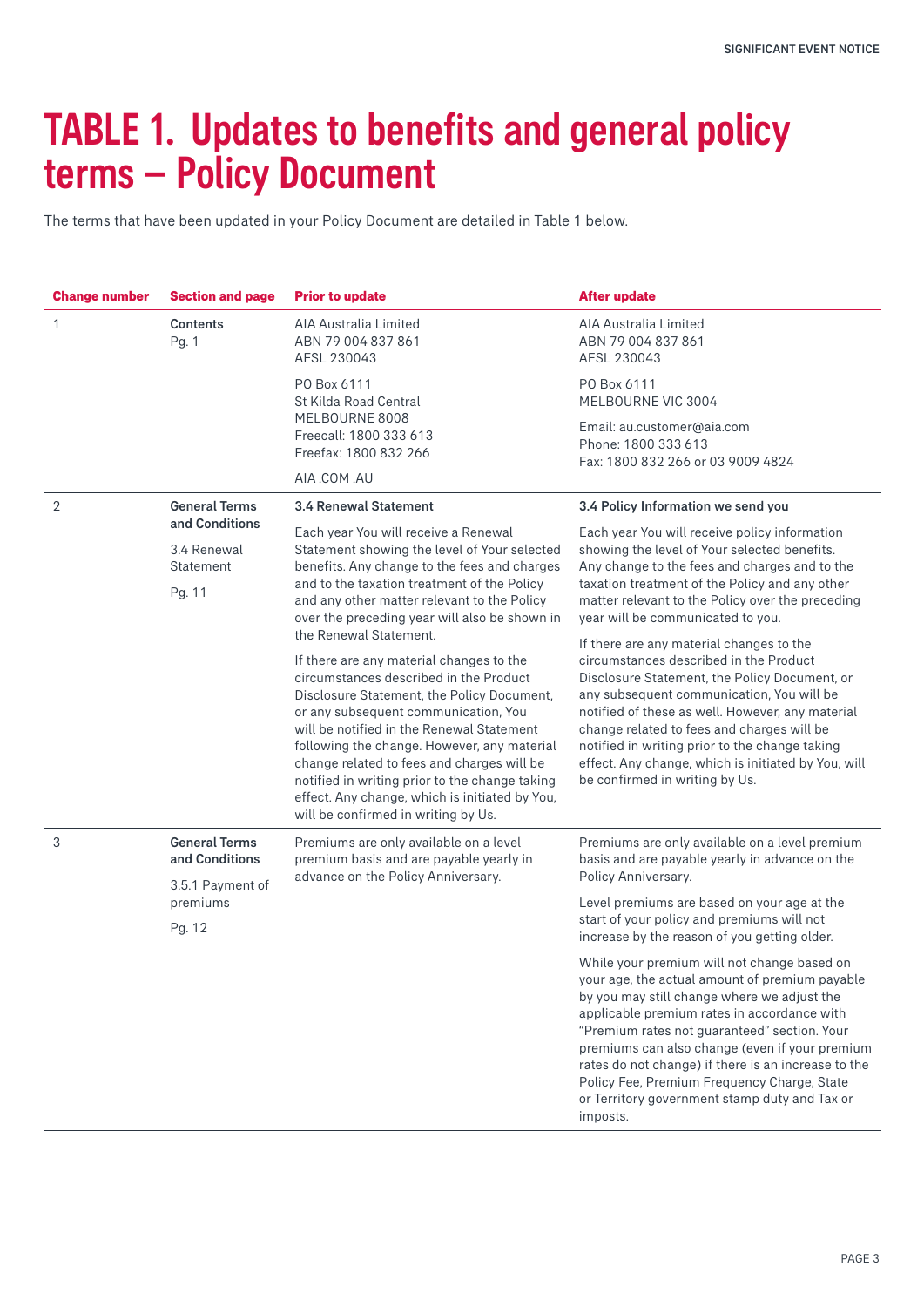| <b>General Terms</b><br>Premiums can also be paid in monthly<br>Premiums can also be paid in monthly or half-<br>4<br>and Conditions<br>or half-yearly instalments by a method<br>yearly instalments. If premiums are paid in<br>approved by Us. If We agree to accept<br>instalments We will add a premium frequency<br>3.5.1 Payment of<br>premiums in instalments We will add a<br>charge (see condition 3.6.2).<br>premiums<br>premium frequency charge (see condition<br>$3.6.2$ ).<br>Pg.12<br>5<br><b>General Terms</b><br>The premiums You pay depend on factors such<br>The premiums You pay depend on the<br>and Conditions<br>Life Insured's age, sex, smoking habits,<br>as the Life Insured's age, sex, smoking habits,<br>occupation, pastimes and state of health and<br>occupation, pastimes and state of health.<br>3.5.3 Premium<br>on the level of cover and benefit features<br>Premium rates also take into account the level of<br>rating factors<br>chosen by You. The premium rates allow for<br>cover and benefit features chosen by You.<br>the cost of cover and Our expenses.<br>Pg. 12<br>Premium rates allow for the cost of insurance<br>and Our reasonable expenses, including, but not<br>limited to costs incurred in administering Your<br>policy.<br><b>General Terms</b><br>6<br>The premium rates under the Policy are not<br>We may vary your premium rates from time<br>and Conditions<br>guaranteed and may be varied by Us from<br>to time provided that any such variations are<br>time to time. A table of premium rates is<br>reasonably necessary to protect our legitimate<br>3.5.4 Premium<br>available on request. Premium rates may not<br>business interests. A table of premium rates is<br>rates not<br>be altered for an individual policy but only<br>available on request. Premium rates may not be<br>guaranteed<br>for all policies in a group. Your Policy cannot<br>altered for an individual policy but only for all<br>be singled out for an increase. You will be<br>policies in a group. Your Policy cannot be singled<br>Pg. 12<br>notified in writing of any change in the<br>out for an increase.<br>premium prior to the change taking effect.<br>You will be notified in advance of any changes<br>that are, or result in, an increase in premiums,<br>fees or charges impacting your policy. We will<br>advise you in writing prior to any change.<br>7<br><b>General Terms</b><br>The Policy fee is currently \$60 per year. The<br>The Policy fee is currently \$60 per year. The<br>and Conditions<br>Policy fee is subject to a Premium Frequency<br>Policy fee is included in the calculation of the<br>Charge (see below). The Policy fee may be<br>Premium Frequency Charge. We may vary<br>3.6.1 Policy fee<br>changed at Our discretion. However, the<br>your Policy fee from time to time provided that<br>Policy fee at any time cannot exceed \$60<br>any such variations are reasonably necessary<br>Pg. 13<br>increased by the percentage increase in the<br>to protect our legitimate business interest.<br>CPI since 1 October 2001 up to that time.<br>However, the Policy fee at any time cannot<br>You will be notified in writing of any change<br>exceed \$60 increased by the percentage increase<br>in the amount of the Policy fee prior to the<br>in the CPI since 1 October 2001 up to that time.<br>change taking effect.<br>We will advise you in writing prior to any change<br>to Your Policy fee.<br>8<br><b>General Terms</b><br>You will be notified in writing of any change<br>The Premium Frequency Charge may be<br>and Conditions<br>in the amount of this charge prior to the<br>reviewed and varied from time to time provided<br>change taking effect.<br>that any such variations are reasonably<br>3.6.2 Premium<br>necessary to protect our legitimate business<br>Frequency<br>interests. We will advise you in writing prior to<br>Charge (Third<br>any change to Your Premium Frequency Charge.<br>Paragraph)<br>Pg. 13<br>9<br><b>General Terms</b><br>If Your Policy Document is lost or damaged<br>Section 3.6.4 Lost Policy Document charge is<br>and Conditions<br>We will replace it but may charge to<br>deleted<br>recover the costs involved. This charge is<br>3.6.4 Lost Policy<br>currently not greater than \$100 and covers<br>Document charge<br>the cost of reissuing the lost document,<br>including advertising the loss $-$ a statutory<br>Pg. 13<br>requirement. We may vary this charge from | <b>Change number</b> | <b>Section and page</b> | <b>Prior to update</b> | <b>After update</b> |  |  |
|----------------------------------------------------------------------------------------------------------------------------------------------------------------------------------------------------------------------------------------------------------------------------------------------------------------------------------------------------------------------------------------------------------------------------------------------------------------------------------------------------------------------------------------------------------------------------------------------------------------------------------------------------------------------------------------------------------------------------------------------------------------------------------------------------------------------------------------------------------------------------------------------------------------------------------------------------------------------------------------------------------------------------------------------------------------------------------------------------------------------------------------------------------------------------------------------------------------------------------------------------------------------------------------------------------------------------------------------------------------------------------------------------------------------------------------------------------------------------------------------------------------------------------------------------------------------------------------------------------------------------------------------------------------------------------------------------------------------------------------------------------------------------------------------------------------------------------------------------------------------------------------------------------------------------------------------------------------------------------------------------------------------------------------------------------------------------------------------------------------------------------------------------------------------------------------------------------------------------------------------------------------------------------------------------------------------------------------------------------------------------------------------------------------------------------------------------------------------------------------------------------------------------------------------------------------------------------------------------------------------------------------------------------------------------------------------------------------------------------------------------------------------------------------------------------------------------------------------------------------------------------------------------------------------------------------------------------------------------------------------------------------------------------------------------------------------------------------------------------------------------------------------------------------------------------------------------------------------------------------------------------------------------------------------------------------------------------------------------------------------------------------------------------------------------------------------------------------------------------------------------------------------------------------------------------------------------------------------------------------------------------------------------------------------------------------------------------------------------------------------------------------------------------------------------------------------------------------------------------------------------------------------------------------------------------------------------------------------------------------------------------------------------------------------------------------------------------------------------------------------------------------------------------------------------------------------------------------------------------------------------------------------------------------------------------------------------------------------------------------------------------------------------------------------------------------------------------------------------------------------------------------------------------------|----------------------|-------------------------|------------------------|---------------------|--|--|
|                                                                                                                                                                                                                                                                                                                                                                                                                                                                                                                                                                                                                                                                                                                                                                                                                                                                                                                                                                                                                                                                                                                                                                                                                                                                                                                                                                                                                                                                                                                                                                                                                                                                                                                                                                                                                                                                                                                                                                                                                                                                                                                                                                                                                                                                                                                                                                                                                                                                                                                                                                                                                                                                                                                                                                                                                                                                                                                                                                                                                                                                                                                                                                                                                                                                                                                                                                                                                                                                                                                                                                                                                                                                                                                                                                                                                                                                                                                                                                                                                                                                                                                                                                                                                                                                                                                                                                                                                                                                                                                                        |                      |                         |                        |                     |  |  |
|                                                                                                                                                                                                                                                                                                                                                                                                                                                                                                                                                                                                                                                                                                                                                                                                                                                                                                                                                                                                                                                                                                                                                                                                                                                                                                                                                                                                                                                                                                                                                                                                                                                                                                                                                                                                                                                                                                                                                                                                                                                                                                                                                                                                                                                                                                                                                                                                                                                                                                                                                                                                                                                                                                                                                                                                                                                                                                                                                                                                                                                                                                                                                                                                                                                                                                                                                                                                                                                                                                                                                                                                                                                                                                                                                                                                                                                                                                                                                                                                                                                                                                                                                                                                                                                                                                                                                                                                                                                                                                                                        |                      |                         |                        |                     |  |  |
|                                                                                                                                                                                                                                                                                                                                                                                                                                                                                                                                                                                                                                                                                                                                                                                                                                                                                                                                                                                                                                                                                                                                                                                                                                                                                                                                                                                                                                                                                                                                                                                                                                                                                                                                                                                                                                                                                                                                                                                                                                                                                                                                                                                                                                                                                                                                                                                                                                                                                                                                                                                                                                                                                                                                                                                                                                                                                                                                                                                                                                                                                                                                                                                                                                                                                                                                                                                                                                                                                                                                                                                                                                                                                                                                                                                                                                                                                                                                                                                                                                                                                                                                                                                                                                                                                                                                                                                                                                                                                                                                        |                      |                         |                        |                     |  |  |
|                                                                                                                                                                                                                                                                                                                                                                                                                                                                                                                                                                                                                                                                                                                                                                                                                                                                                                                                                                                                                                                                                                                                                                                                                                                                                                                                                                                                                                                                                                                                                                                                                                                                                                                                                                                                                                                                                                                                                                                                                                                                                                                                                                                                                                                                                                                                                                                                                                                                                                                                                                                                                                                                                                                                                                                                                                                                                                                                                                                                                                                                                                                                                                                                                                                                                                                                                                                                                                                                                                                                                                                                                                                                                                                                                                                                                                                                                                                                                                                                                                                                                                                                                                                                                                                                                                                                                                                                                                                                                                                                        |                      |                         |                        |                     |  |  |
|                                                                                                                                                                                                                                                                                                                                                                                                                                                                                                                                                                                                                                                                                                                                                                                                                                                                                                                                                                                                                                                                                                                                                                                                                                                                                                                                                                                                                                                                                                                                                                                                                                                                                                                                                                                                                                                                                                                                                                                                                                                                                                                                                                                                                                                                                                                                                                                                                                                                                                                                                                                                                                                                                                                                                                                                                                                                                                                                                                                                                                                                                                                                                                                                                                                                                                                                                                                                                                                                                                                                                                                                                                                                                                                                                                                                                                                                                                                                                                                                                                                                                                                                                                                                                                                                                                                                                                                                                                                                                                                                        |                      |                         |                        |                     |  |  |
|                                                                                                                                                                                                                                                                                                                                                                                                                                                                                                                                                                                                                                                                                                                                                                                                                                                                                                                                                                                                                                                                                                                                                                                                                                                                                                                                                                                                                                                                                                                                                                                                                                                                                                                                                                                                                                                                                                                                                                                                                                                                                                                                                                                                                                                                                                                                                                                                                                                                                                                                                                                                                                                                                                                                                                                                                                                                                                                                                                                                                                                                                                                                                                                                                                                                                                                                                                                                                                                                                                                                                                                                                                                                                                                                                                                                                                                                                                                                                                                                                                                                                                                                                                                                                                                                                                                                                                                                                                                                                                                                        |                      |                         |                        |                     |  |  |
|                                                                                                                                                                                                                                                                                                                                                                                                                                                                                                                                                                                                                                                                                                                                                                                                                                                                                                                                                                                                                                                                                                                                                                                                                                                                                                                                                                                                                                                                                                                                                                                                                                                                                                                                                                                                                                                                                                                                                                                                                                                                                                                                                                                                                                                                                                                                                                                                                                                                                                                                                                                                                                                                                                                                                                                                                                                                                                                                                                                                                                                                                                                                                                                                                                                                                                                                                                                                                                                                                                                                                                                                                                                                                                                                                                                                                                                                                                                                                                                                                                                                                                                                                                                                                                                                                                                                                                                                                                                                                                                                        |                      |                         |                        |                     |  |  |
|                                                                                                                                                                                                                                                                                                                                                                                                                                                                                                                                                                                                                                                                                                                                                                                                                                                                                                                                                                                                                                                                                                                                                                                                                                                                                                                                                                                                                                                                                                                                                                                                                                                                                                                                                                                                                                                                                                                                                                                                                                                                                                                                                                                                                                                                                                                                                                                                                                                                                                                                                                                                                                                                                                                                                                                                                                                                                                                                                                                                                                                                                                                                                                                                                                                                                                                                                                                                                                                                                                                                                                                                                                                                                                                                                                                                                                                                                                                                                                                                                                                                                                                                                                                                                                                                                                                                                                                                                                                                                                                                        |                      |                         |                        |                     |  |  |
|                                                                                                                                                                                                                                                                                                                                                                                                                                                                                                                                                                                                                                                                                                                                                                                                                                                                                                                                                                                                                                                                                                                                                                                                                                                                                                                                                                                                                                                                                                                                                                                                                                                                                                                                                                                                                                                                                                                                                                                                                                                                                                                                                                                                                                                                                                                                                                                                                                                                                                                                                                                                                                                                                                                                                                                                                                                                                                                                                                                                                                                                                                                                                                                                                                                                                                                                                                                                                                                                                                                                                                                                                                                                                                                                                                                                                                                                                                                                                                                                                                                                                                                                                                                                                                                                                                                                                                                                                                                                                                                                        |                      |                         |                        |                     |  |  |
|                                                                                                                                                                                                                                                                                                                                                                                                                                                                                                                                                                                                                                                                                                                                                                                                                                                                                                                                                                                                                                                                                                                                                                                                                                                                                                                                                                                                                                                                                                                                                                                                                                                                                                                                                                                                                                                                                                                                                                                                                                                                                                                                                                                                                                                                                                                                                                                                                                                                                                                                                                                                                                                                                                                                                                                                                                                                                                                                                                                                                                                                                                                                                                                                                                                                                                                                                                                                                                                                                                                                                                                                                                                                                                                                                                                                                                                                                                                                                                                                                                                                                                                                                                                                                                                                                                                                                                                                                                                                                                                                        |                      |                         |                        |                     |  |  |
|                                                                                                                                                                                                                                                                                                                                                                                                                                                                                                                                                                                                                                                                                                                                                                                                                                                                                                                                                                                                                                                                                                                                                                                                                                                                                                                                                                                                                                                                                                                                                                                                                                                                                                                                                                                                                                                                                                                                                                                                                                                                                                                                                                                                                                                                                                                                                                                                                                                                                                                                                                                                                                                                                                                                                                                                                                                                                                                                                                                                                                                                                                                                                                                                                                                                                                                                                                                                                                                                                                                                                                                                                                                                                                                                                                                                                                                                                                                                                                                                                                                                                                                                                                                                                                                                                                                                                                                                                                                                                                                                        |                      |                         |                        |                     |  |  |
|                                                                                                                                                                                                                                                                                                                                                                                                                                                                                                                                                                                                                                                                                                                                                                                                                                                                                                                                                                                                                                                                                                                                                                                                                                                                                                                                                                                                                                                                                                                                                                                                                                                                                                                                                                                                                                                                                                                                                                                                                                                                                                                                                                                                                                                                                                                                                                                                                                                                                                                                                                                                                                                                                                                                                                                                                                                                                                                                                                                                                                                                                                                                                                                                                                                                                                                                                                                                                                                                                                                                                                                                                                                                                                                                                                                                                                                                                                                                                                                                                                                                                                                                                                                                                                                                                                                                                                                                                                                                                                                                        |                      |                         |                        |                     |  |  |
|                                                                                                                                                                                                                                                                                                                                                                                                                                                                                                                                                                                                                                                                                                                                                                                                                                                                                                                                                                                                                                                                                                                                                                                                                                                                                                                                                                                                                                                                                                                                                                                                                                                                                                                                                                                                                                                                                                                                                                                                                                                                                                                                                                                                                                                                                                                                                                                                                                                                                                                                                                                                                                                                                                                                                                                                                                                                                                                                                                                                                                                                                                                                                                                                                                                                                                                                                                                                                                                                                                                                                                                                                                                                                                                                                                                                                                                                                                                                                                                                                                                                                                                                                                                                                                                                                                                                                                                                                                                                                                                                        |                      |                         |                        |                     |  |  |
|                                                                                                                                                                                                                                                                                                                                                                                                                                                                                                                                                                                                                                                                                                                                                                                                                                                                                                                                                                                                                                                                                                                                                                                                                                                                                                                                                                                                                                                                                                                                                                                                                                                                                                                                                                                                                                                                                                                                                                                                                                                                                                                                                                                                                                                                                                                                                                                                                                                                                                                                                                                                                                                                                                                                                                                                                                                                                                                                                                                                                                                                                                                                                                                                                                                                                                                                                                                                                                                                                                                                                                                                                                                                                                                                                                                                                                                                                                                                                                                                                                                                                                                                                                                                                                                                                                                                                                                                                                                                                                                                        |                      |                         |                        |                     |  |  |
|                                                                                                                                                                                                                                                                                                                                                                                                                                                                                                                                                                                                                                                                                                                                                                                                                                                                                                                                                                                                                                                                                                                                                                                                                                                                                                                                                                                                                                                                                                                                                                                                                                                                                                                                                                                                                                                                                                                                                                                                                                                                                                                                                                                                                                                                                                                                                                                                                                                                                                                                                                                                                                                                                                                                                                                                                                                                                                                                                                                                                                                                                                                                                                                                                                                                                                                                                                                                                                                                                                                                                                                                                                                                                                                                                                                                                                                                                                                                                                                                                                                                                                                                                                                                                                                                                                                                                                                                                                                                                                                                        |                      |                         |                        |                     |  |  |
|                                                                                                                                                                                                                                                                                                                                                                                                                                                                                                                                                                                                                                                                                                                                                                                                                                                                                                                                                                                                                                                                                                                                                                                                                                                                                                                                                                                                                                                                                                                                                                                                                                                                                                                                                                                                                                                                                                                                                                                                                                                                                                                                                                                                                                                                                                                                                                                                                                                                                                                                                                                                                                                                                                                                                                                                                                                                                                                                                                                                                                                                                                                                                                                                                                                                                                                                                                                                                                                                                                                                                                                                                                                                                                                                                                                                                                                                                                                                                                                                                                                                                                                                                                                                                                                                                                                                                                                                                                                                                                                                        |                      |                         |                        |                     |  |  |
|                                                                                                                                                                                                                                                                                                                                                                                                                                                                                                                                                                                                                                                                                                                                                                                                                                                                                                                                                                                                                                                                                                                                                                                                                                                                                                                                                                                                                                                                                                                                                                                                                                                                                                                                                                                                                                                                                                                                                                                                                                                                                                                                                                                                                                                                                                                                                                                                                                                                                                                                                                                                                                                                                                                                                                                                                                                                                                                                                                                                                                                                                                                                                                                                                                                                                                                                                                                                                                                                                                                                                                                                                                                                                                                                                                                                                                                                                                                                                                                                                                                                                                                                                                                                                                                                                                                                                                                                                                                                                                                                        |                      |                         |                        |                     |  |  |
|                                                                                                                                                                                                                                                                                                                                                                                                                                                                                                                                                                                                                                                                                                                                                                                                                                                                                                                                                                                                                                                                                                                                                                                                                                                                                                                                                                                                                                                                                                                                                                                                                                                                                                                                                                                                                                                                                                                                                                                                                                                                                                                                                                                                                                                                                                                                                                                                                                                                                                                                                                                                                                                                                                                                                                                                                                                                                                                                                                                                                                                                                                                                                                                                                                                                                                                                                                                                                                                                                                                                                                                                                                                                                                                                                                                                                                                                                                                                                                                                                                                                                                                                                                                                                                                                                                                                                                                                                                                                                                                                        |                      |                         |                        |                     |  |  |
|                                                                                                                                                                                                                                                                                                                                                                                                                                                                                                                                                                                                                                                                                                                                                                                                                                                                                                                                                                                                                                                                                                                                                                                                                                                                                                                                                                                                                                                                                                                                                                                                                                                                                                                                                                                                                                                                                                                                                                                                                                                                                                                                                                                                                                                                                                                                                                                                                                                                                                                                                                                                                                                                                                                                                                                                                                                                                                                                                                                                                                                                                                                                                                                                                                                                                                                                                                                                                                                                                                                                                                                                                                                                                                                                                                                                                                                                                                                                                                                                                                                                                                                                                                                                                                                                                                                                                                                                                                                                                                                                        |                      |                         |                        |                     |  |  |
|                                                                                                                                                                                                                                                                                                                                                                                                                                                                                                                                                                                                                                                                                                                                                                                                                                                                                                                                                                                                                                                                                                                                                                                                                                                                                                                                                                                                                                                                                                                                                                                                                                                                                                                                                                                                                                                                                                                                                                                                                                                                                                                                                                                                                                                                                                                                                                                                                                                                                                                                                                                                                                                                                                                                                                                                                                                                                                                                                                                                                                                                                                                                                                                                                                                                                                                                                                                                                                                                                                                                                                                                                                                                                                                                                                                                                                                                                                                                                                                                                                                                                                                                                                                                                                                                                                                                                                                                                                                                                                                                        |                      |                         |                        |                     |  |  |
|                                                                                                                                                                                                                                                                                                                                                                                                                                                                                                                                                                                                                                                                                                                                                                                                                                                                                                                                                                                                                                                                                                                                                                                                                                                                                                                                                                                                                                                                                                                                                                                                                                                                                                                                                                                                                                                                                                                                                                                                                                                                                                                                                                                                                                                                                                                                                                                                                                                                                                                                                                                                                                                                                                                                                                                                                                                                                                                                                                                                                                                                                                                                                                                                                                                                                                                                                                                                                                                                                                                                                                                                                                                                                                                                                                                                                                                                                                                                                                                                                                                                                                                                                                                                                                                                                                                                                                                                                                                                                                                                        |                      |                         |                        |                     |  |  |
|                                                                                                                                                                                                                                                                                                                                                                                                                                                                                                                                                                                                                                                                                                                                                                                                                                                                                                                                                                                                                                                                                                                                                                                                                                                                                                                                                                                                                                                                                                                                                                                                                                                                                                                                                                                                                                                                                                                                                                                                                                                                                                                                                                                                                                                                                                                                                                                                                                                                                                                                                                                                                                                                                                                                                                                                                                                                                                                                                                                                                                                                                                                                                                                                                                                                                                                                                                                                                                                                                                                                                                                                                                                                                                                                                                                                                                                                                                                                                                                                                                                                                                                                                                                                                                                                                                                                                                                                                                                                                                                                        |                      |                         |                        |                     |  |  |
|                                                                                                                                                                                                                                                                                                                                                                                                                                                                                                                                                                                                                                                                                                                                                                                                                                                                                                                                                                                                                                                                                                                                                                                                                                                                                                                                                                                                                                                                                                                                                                                                                                                                                                                                                                                                                                                                                                                                                                                                                                                                                                                                                                                                                                                                                                                                                                                                                                                                                                                                                                                                                                                                                                                                                                                                                                                                                                                                                                                                                                                                                                                                                                                                                                                                                                                                                                                                                                                                                                                                                                                                                                                                                                                                                                                                                                                                                                                                                                                                                                                                                                                                                                                                                                                                                                                                                                                                                                                                                                                                        |                      |                         | time to time.          |                     |  |  |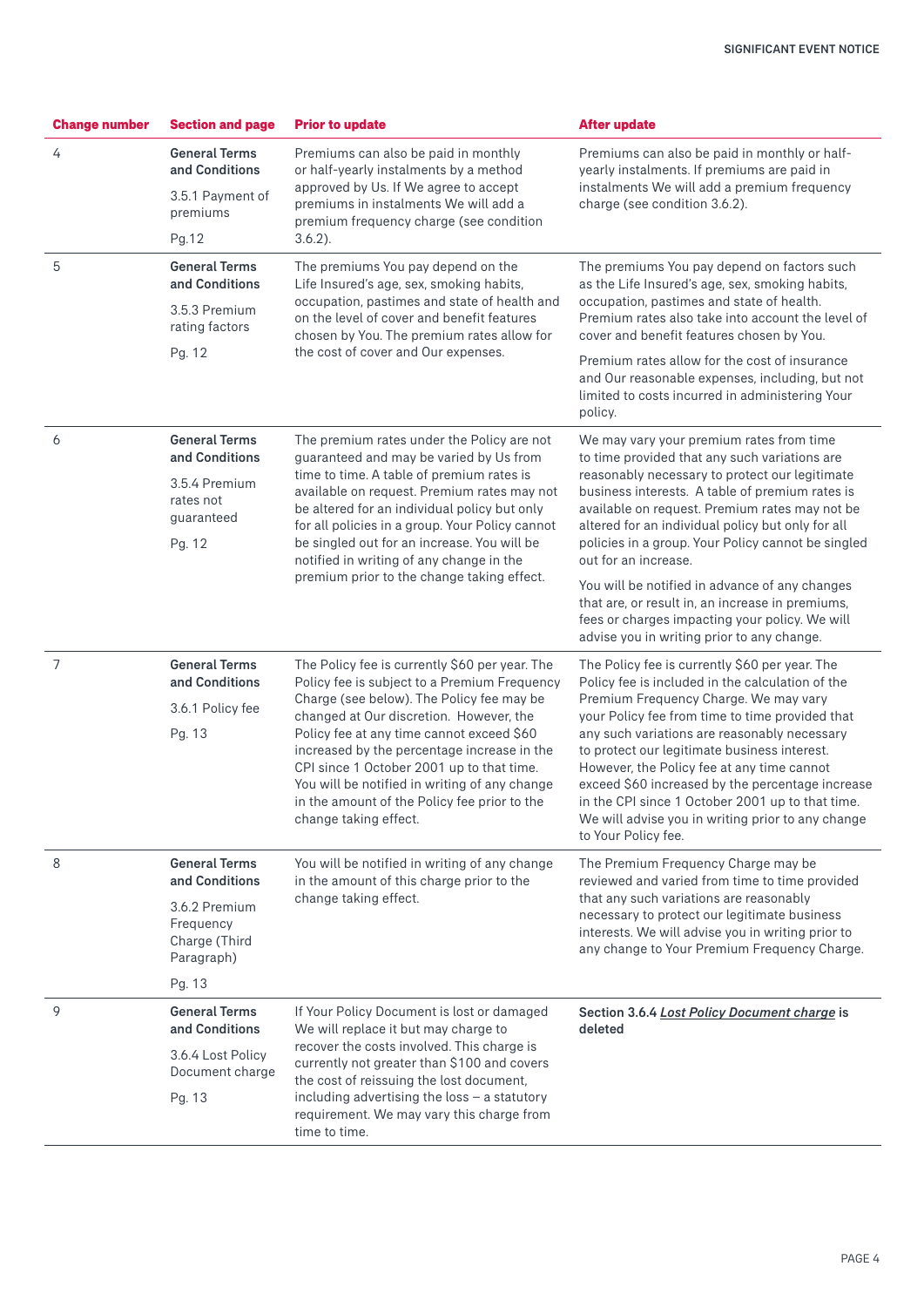| <b>Change number</b> | <b>Section and page</b>                                                                                                                                               | <b>Prior to update</b>                                                                                                                                                                                                                                                                                                                                                                                                                                                                                                                                                                                                                                                                            | <b>After update</b>                                                                                                                                                                                                                                                                                                                                                                                                                                                                                                                                                         |  |
|----------------------|-----------------------------------------------------------------------------------------------------------------------------------------------------------------------|---------------------------------------------------------------------------------------------------------------------------------------------------------------------------------------------------------------------------------------------------------------------------------------------------------------------------------------------------------------------------------------------------------------------------------------------------------------------------------------------------------------------------------------------------------------------------------------------------------------------------------------------------------------------------------------------------|-----------------------------------------------------------------------------------------------------------------------------------------------------------------------------------------------------------------------------------------------------------------------------------------------------------------------------------------------------------------------------------------------------------------------------------------------------------------------------------------------------------------------------------------------------------------------------|--|
| 10                   | <b>General Terms</b><br>and Conditions<br>3.7 Tax or imposts                                                                                                          | Where We are, or believe We will become,<br>liable for any tax or other imposts levied<br>by any Commonwealth, State or Territory                                                                                                                                                                                                                                                                                                                                                                                                                                                                                                                                                                 | Where We are, or believe We will become,<br>liable for any tax or other imposts levied by any<br>Commonwealth, State or Territory government,                                                                                                                                                                                                                                                                                                                                                                                                                               |  |
|                      | Pg. 13                                                                                                                                                                | government, authority or body in connection<br>with the Policy, We may reduce, vary or<br>otherwise adjust any amounts (including<br>but not limited to premiums, charges and<br>benefits) under the Policy in the manner<br>and to the extent We determine to be<br>appropriate to take account of the tax or<br>impost.                                                                                                                                                                                                                                                                                                                                                                         | authority or body in connection with the Policy,<br>We may reduce, vary or otherwise adjust any<br>amounts (including but not limited to premiums,<br>charges and benefits) under the Policy in the<br>manner and to the extent which is reasonably<br>necessary to take account of the tax or impost.                                                                                                                                                                                                                                                                      |  |
| 11                   | <b>General Terms</b><br>and Conditions                                                                                                                                | 3.8 Guaranteed Renewable                                                                                                                                                                                                                                                                                                                                                                                                                                                                                                                                                                                                                                                                          | Section 3.8 Guaranteed Renewable is deleted                                                                                                                                                                                                                                                                                                                                                                                                                                                                                                                                 |  |
|                      | 3.8 Guaranteed<br>Renewable<br>Pg. 14                                                                                                                                 | The Policy runs for 12 months. It may<br>be renewed annually, by payment of the<br>renewal premium within the 60 days of<br>grace, until the Premium Cease Date shown<br>on the Policy Schedule.                                                                                                                                                                                                                                                                                                                                                                                                                                                                                                  |                                                                                                                                                                                                                                                                                                                                                                                                                                                                                                                                                                             |  |
|                      |                                                                                                                                                                       | Provided You pay the appropriate premium<br>in full when due, each benefit under the<br>Policy is guaranteed renewable each year<br>to the Expiry Date of that benefit regardless<br>of changes in the Life Insured's health,<br>occupation or pastimes.                                                                                                                                                                                                                                                                                                                                                                                                                                          |                                                                                                                                                                                                                                                                                                                                                                                                                                                                                                                                                                             |  |
| 12                   | <b>General Terms</b>                                                                                                                                                  | 3.9 Lapse and reinstatement                                                                                                                                                                                                                                                                                                                                                                                                                                                                                                                                                                                                                                                                       | 3.8 Lapse and reinstatement                                                                                                                                                                                                                                                                                                                                                                                                                                                                                                                                                 |  |
|                      | and Conditions<br>3.9 Lapse and<br>reinstatement<br>Pg.14                                                                                                             | The Policy will cease to be in force if a<br>premium is not paid within the 60 days of<br>grace. If the Policy ceases to be in force<br>it may be reinstated with Our consent<br>upon such proof as We may require of<br>the continued good health and eligibility<br>for insurance of the Life Insured and<br>upon payment of the unpaid premium or<br>premiums with compound interest as We<br>determine. After reinstatement, the Policy<br>shall not cover any event the symptoms<br>leading to which were apparent prior to such<br>reinstatement. The Policy may be cancelled<br>by Us in accordance with the provisions of<br>the Life Insurance Act or any other relevant<br>legislation. | If premiums are not paid within 60 days of<br>the premium due date, Your Policy will lapse,<br>and Your cover will cease. You can apply for<br>your Policy to be reinstated after it has lapsed,<br>however, You may be required to provide<br>evidence of continued good health and eligibility<br>prior to reinstatement of Your Policy. You will<br>also need to pay any unpaid premiums. After<br>reinstatement the Policy will not cover any event<br>where the symptoms leading to that event were<br>apparent after the Policy lapsed and prior to<br>reinstatement. |  |
| 13                   | <b>General Terms</b><br>and Conditions<br>$3.10 - 3.20$<br>Multiple sub<br>sections are re-<br>numbered due to<br>deletion of earlier<br>subsections.<br>$Pg.14 - 17$ | 3.10 Assignment of Policy<br>3.11 Nomination of beneficiaries<br>3.12 Misstatement of age<br>3.13 Suicide<br>3.14 Claims<br>3.14.1 Claim requirements and conditions<br>3.14.2 Medical examination<br>3.15 Non-smoker - incorrect declaration<br>3.16 Statutory Fund<br>3.17 Currency<br>3.18 Policy upgrade<br>3.19 Choice of benefits<br>3.20 Any questions or concerns                                                                                                                                                                                                                                                                                                                         | 3.9 Assignment of Policy<br>3.10 Nomination of beneficiaries<br>3.11 Misstatement of age<br>3.12 Claims<br>3.12.1 Claim requirements and conditions<br>3.12.2 Medical examination<br>3.13 Non-smoker - incorrect declaration<br>3.14 Statutory Fund<br>3.15 Currency<br>3.16 Policy Upgrade<br>3.17 Choice of benefits<br>3.18 Any questions or concerns                                                                                                                                                                                                                    |  |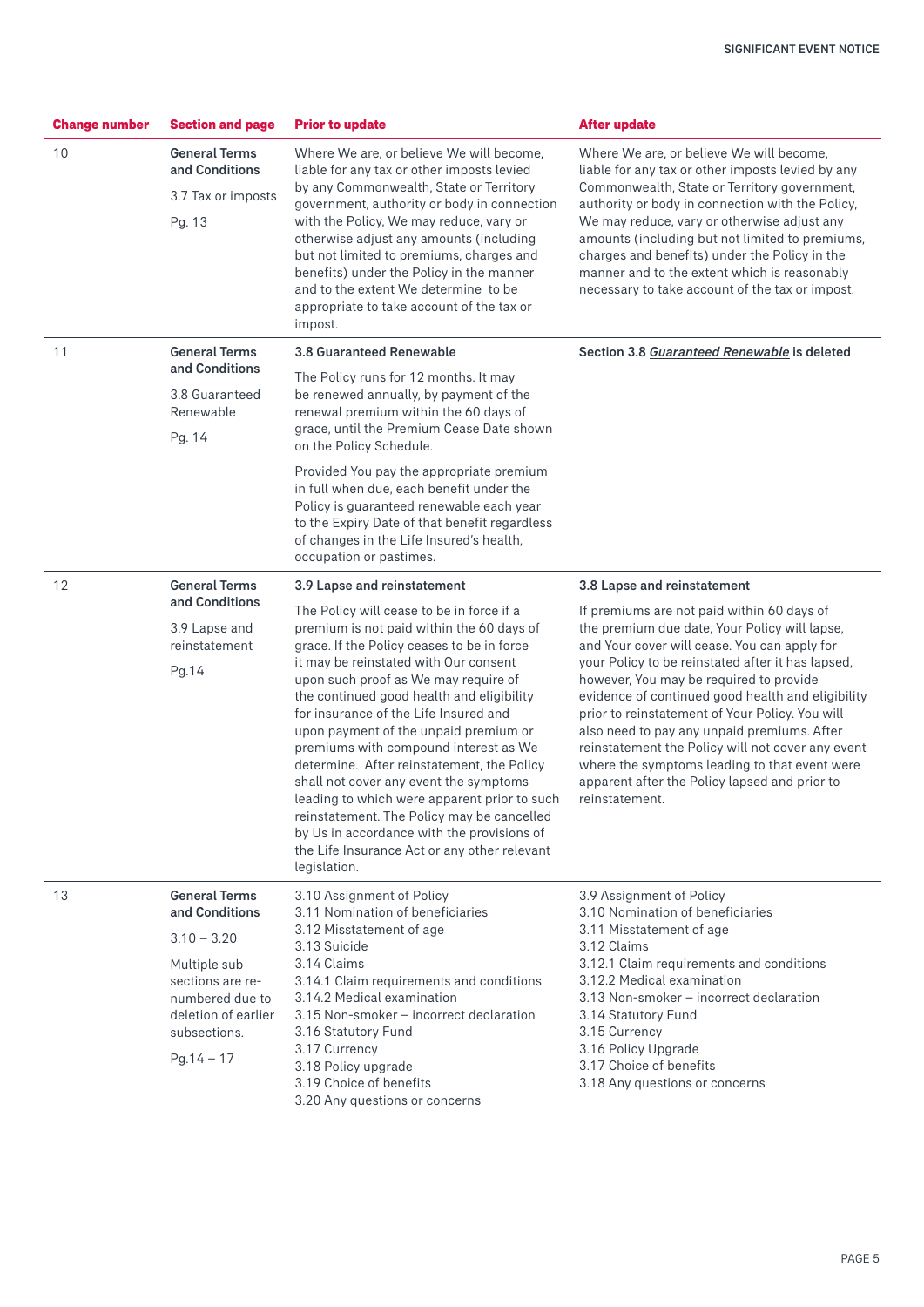| <b>Change number</b> | <b>Section and page</b>                            | <b>After update</b><br><b>Prior to update</b>                                                                                                                                                                           |                                                                                                                                                                                                                                                                                          |  |  |
|----------------------|----------------------------------------------------|-------------------------------------------------------------------------------------------------------------------------------------------------------------------------------------------------------------------------|------------------------------------------------------------------------------------------------------------------------------------------------------------------------------------------------------------------------------------------------------------------------------------------|--|--|
| 14                   | <b>General Terms</b>                               | 3.13 Suicide                                                                                                                                                                                                            | Section 3.13 Suicide is deleted                                                                                                                                                                                                                                                          |  |  |
|                      | and Conditions<br>3.13 Suicide<br>Pg. 15           | This condition applies to a benefit if the<br>Life Insured, dies as a result of suicide<br>committed within 13 months of the date of:                                                                                   |                                                                                                                                                                                                                                                                                          |  |  |
|                      |                                                    | • commencement of that benefit;                                                                                                                                                                                         |                                                                                                                                                                                                                                                                                          |  |  |
|                      |                                                    | • the last reinstatement of the Policy.                                                                                                                                                                                 |                                                                                                                                                                                                                                                                                          |  |  |
|                      |                                                    | In that event, the Policy shall be voidable<br>at Our option and any premiums paid in<br>respect of it shall be forfeited to Us.                                                                                        |                                                                                                                                                                                                                                                                                          |  |  |
|                      |                                                    | However, should any other person have<br>obtained for value a genuine interest in the<br>Policy at least two months before the death<br>of the Life Insured and has notified Us in<br>writing,                          |                                                                                                                                                                                                                                                                                          |  |  |
|                      |                                                    | We will pay them:                                                                                                                                                                                                       |                                                                                                                                                                                                                                                                                          |  |  |
|                      |                                                    | • an amount equal to the value of the<br>interest; or                                                                                                                                                                   |                                                                                                                                                                                                                                                                                          |  |  |
|                      |                                                    | • the amount which would have been<br>payable had the Life Insured died<br>otherwise than by suicide;                                                                                                                   |                                                                                                                                                                                                                                                                                          |  |  |
|                      |                                                    | whichever is the lesser.                                                                                                                                                                                                |                                                                                                                                                                                                                                                                                          |  |  |
| 15                   | <b>General Terms</b>                               | 3.14.1 Claims requirements and conditions                                                                                                                                                                               | 3.12.1 Claims requirements and conditions                                                                                                                                                                                                                                                |  |  |
|                      | and Conditions<br>3.14.1 Claim<br>requirements and | All conditions necessary to entitle a claim to<br>be made must be met during the currency of<br>the Policy.                                                                                                             | You or your beneficiaries should notify us as soon<br>as practicable of any claim or potential claim<br>against the Policy. The event giving rise to your                                                                                                                                |  |  |
|                      | conditions<br>Pg. 15                               | Written notice containing full particulars<br>of any circumstances in respect of which                                                                                                                                  | claim must have occurred while the Policy was<br>in force.                                                                                                                                                                                                                               |  |  |
|                      |                                                    | a claim is to be made must be given to<br>Us as soon as possible. Claim forms can<br>be requested by writing to AIA Australia's<br>Claims Department (visit www.aia.com.au for<br>the most up to date contact details). | Following our receipt of your written notice of a<br>claim, we will provide you with the appropriate<br>forms so that proof of your claim can be filed<br>with us. The forms can also be obtained by<br>contacting our Claims Team on 1800 333 613.                                      |  |  |
|                      |                                                    | All certificates and evidence required by Us<br>will be furnished at Your expense within 30<br>days of the date of the written notice and<br>will be in the form and of the nature as We<br>may request.                | The completed claim forms (where relevant)<br>and any other particulars We reasonably request<br>as proof of any entitlement to claim must be<br>provided to us, where applicable. All certificates<br>and evidence required will be in the form and of<br>the nature as we may request. |  |  |
| 16                   | <b>General Terms</b>                               | 13.4.2 Medical examination                                                                                                                                                                                              | 3.12.2 Medical examination                                                                                                                                                                                                                                                               |  |  |
|                      | and Conditions                                     | We, at Our discretion, may have the Life                                                                                                                                                                                | Where appropriate and reasonably necessary                                                                                                                                                                                                                                               |  |  |
|                      | 13.4.2 Medical<br>examination                      | Insured medically examined (including blood<br>tests and other tests), when and as often as                                                                                                                             | in connection with your claim, We may require<br>you to be medically examined by our medical<br>practitioners or undergo other relevant medical<br>examinations (including blood tests and other<br>tests).                                                                              |  |  |
|                      | Pg. 15                                             | is reasonable, in connection with a claim.                                                                                                                                                                              |                                                                                                                                                                                                                                                                                          |  |  |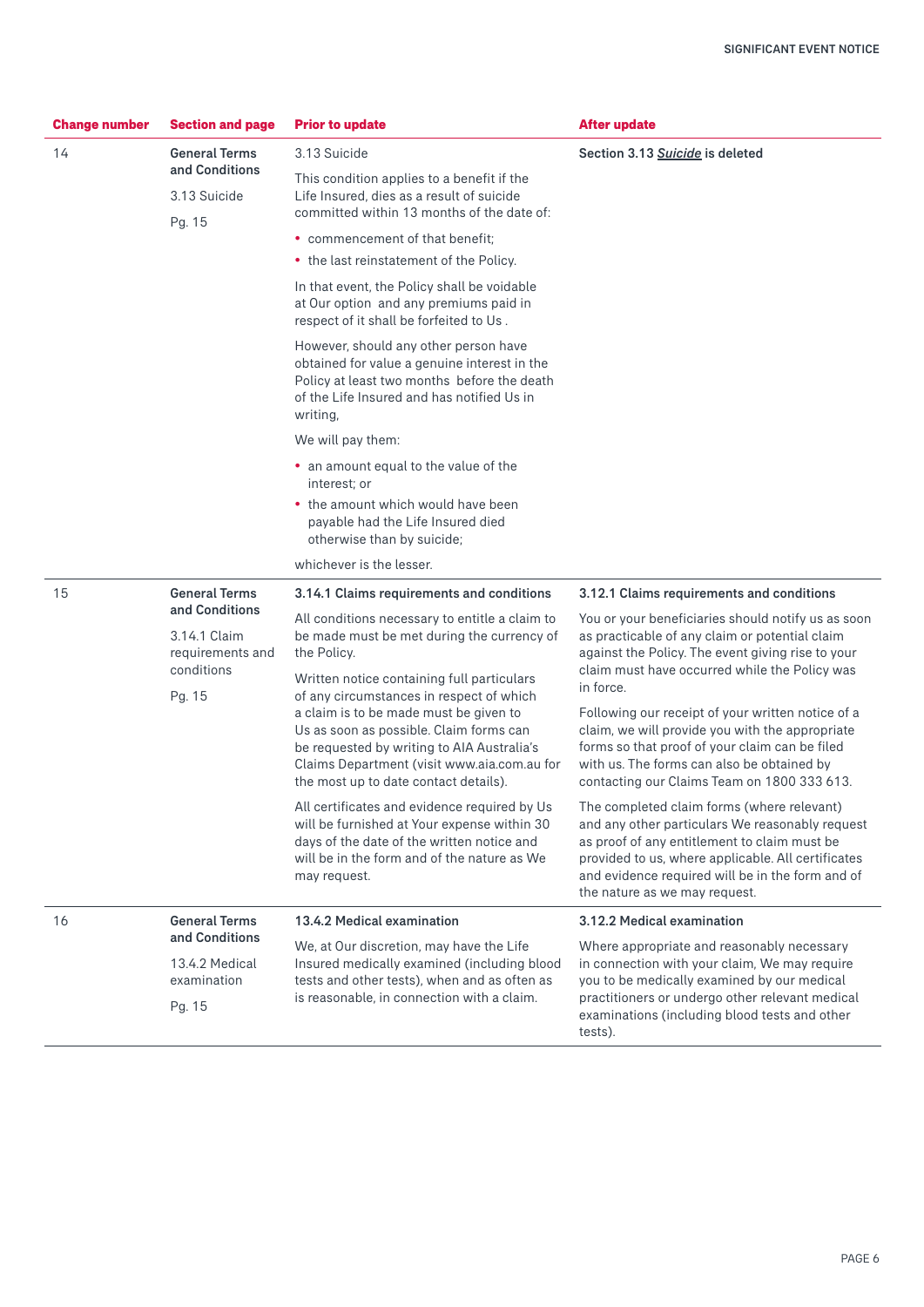| <b>Change number</b> | <b>Section and page</b>                                          | <b>Prior to update</b>                                                                                                                                                                                                                                                                                                                                                                                                                    | <b>After update</b>                                                                                                                                                                                                                                                                                                                                                                                                                                                                                             |
|----------------------|------------------------------------------------------------------|-------------------------------------------------------------------------------------------------------------------------------------------------------------------------------------------------------------------------------------------------------------------------------------------------------------------------------------------------------------------------------------------------------------------------------------------|-----------------------------------------------------------------------------------------------------------------------------------------------------------------------------------------------------------------------------------------------------------------------------------------------------------------------------------------------------------------------------------------------------------------------------------------------------------------------------------------------------------------|
| 17                   | <b>General Terms</b>                                             | 3.18 Policy upgrade                                                                                                                                                                                                                                                                                                                                                                                                                       | 3.16 Policy upgrade                                                                                                                                                                                                                                                                                                                                                                                                                                                                                             |
|                      | and Conditions<br>3.18 Policy<br>upgrade<br>Pg. 16               | Over time We will review the benefits<br>provided under the Policy. When the benefits<br>under a plan change We may upgrade<br>Your plan with the new benefits. The policy<br>upgrade will be made automatically, and no<br>action is required by You. We will replace<br>Your current Policy Document with a new<br>Policy Document incorporating the upgrade.<br>The new policy will be effective from Your<br>next Policy Anniversary. | Over time We will review the benefits provided<br>under the Policy. When the benefits under a plan<br>are improved We will administer Your plan on the<br>basis that such improvements apply to it from<br>Your next Policy Anniversary. The policy upgrade<br>will be made automatically, and no action is<br>required by You. We will replace Your current<br>Policy Document with a new Policy Document<br>incorporating the upgrade. The new policy will be<br>effective from Your next Policy Anniversary. |
|                      |                                                                  | Your rights and obligations are then<br>determined by the new Policy Document.<br>Should a situation arise where You are<br>disadvantaged in any way as a result of the<br>upgrade, the previous policy wording will<br>apply.                                                                                                                                                                                                            | Your rights and obligations are then determined<br>by the new Policy Document. Should a situation<br>arise where You are disadvantaged in any way<br>as a result of the benefit improvements being<br>applied in relation to Your plan, the previous<br>policy wording will apply.                                                                                                                                                                                                                              |
|                      |                                                                  | In terms of any upgrade under the new<br>policy, these will apply to future claims<br>only and not past or current claims or any<br>claims resulting from health conditions or<br>events which began or took place before the<br>effective date of the upgrade.                                                                                                                                                                           | We will apply these benefit improvements to<br>the assessment of future claims only and not to<br>past or current claims or any claims resulting<br>from health conditions or events which began<br>or took place before the date on which these<br>improvements took effect.                                                                                                                                                                                                                                   |
| 18                   | <b>General Terms</b>                                             | 3.20 Any questions or concerns                                                                                                                                                                                                                                                                                                                                                                                                            | 3.18 Any questions or concerns                                                                                                                                                                                                                                                                                                                                                                                                                                                                                  |
|                      | and Conditions<br>3.20 Any<br>questions or<br>concerns<br>Pg. 17 | If You should have any questions or concerns<br>about Your policy please contact Us direct<br>on 1800 333 613 and We will promptly<br>investigate Your enquiry, referring it if<br>necessary to Our Internal Dispute Resolution<br>Committee.                                                                                                                                                                                             | If you have any questions or concerns about your<br>Policy, you should firstly contact your financial<br>adviser.<br>You can also contact us directly in writing to<br>AIA Australia Customer Complaints, PO Box                                                                                                                                                                                                                                                                                                |
|                      |                                                                  | Internal complaints are normally resolved<br>within 45 days. In special circumstances We<br>may take longer; if this is the case We will<br>advise You.                                                                                                                                                                                                                                                                                   | 6111, Melbourne VIC 3004 or by email to<br>au.customerresolutions@aia.com.                                                                                                                                                                                                                                                                                                                                                                                                                                      |
|                      |                                                                  |                                                                                                                                                                                                                                                                                                                                                                                                                                           | We will promptly investigate your matter and,<br>if necessary, refer your matter to our Internal<br>Dispute Resolution Committee. Internal                                                                                                                                                                                                                                                                                                                                                                      |
|                      |                                                                  | Should You not be satisfied with Our<br>response to Your concerns after they<br>have been ruled upon by the Committee,<br>then You may take the matter up with the<br>independent Financial Ombudsman Service<br>(FOS) (formerly known as the Financial<br>Industry Complaints Service Ltd). Details are                                                                                                                                  | complaints are normally resolved within 30 days.<br>You may also wish to lodge a complaint with<br>the Australian Financial Complaints Authority<br>(AFCA). AFCA provides fair and independent<br>financial services complaint resolution that is<br>free to consumers.                                                                                                                                                                                                                                         |
|                      |                                                                  | as follows:<br>Financial Ombudsman Service (FOS)<br>GPO Box 3<br>MELBOURNE VIC 3001<br>Telephone: 1300 78 08 08<br>Fax: (03) 9613 6399<br>Email: info@fos.org .au                                                                                                                                                                                                                                                                         | You can contact AFCA online at afc.org.au, by<br>email to info@afc.org.au, by mail to Australian<br>Financial Complaints Authority, GPO Box 3,<br>Melbourne VIC 3001, or by phone on 1800 931<br>678.                                                                                                                                                                                                                                                                                                           |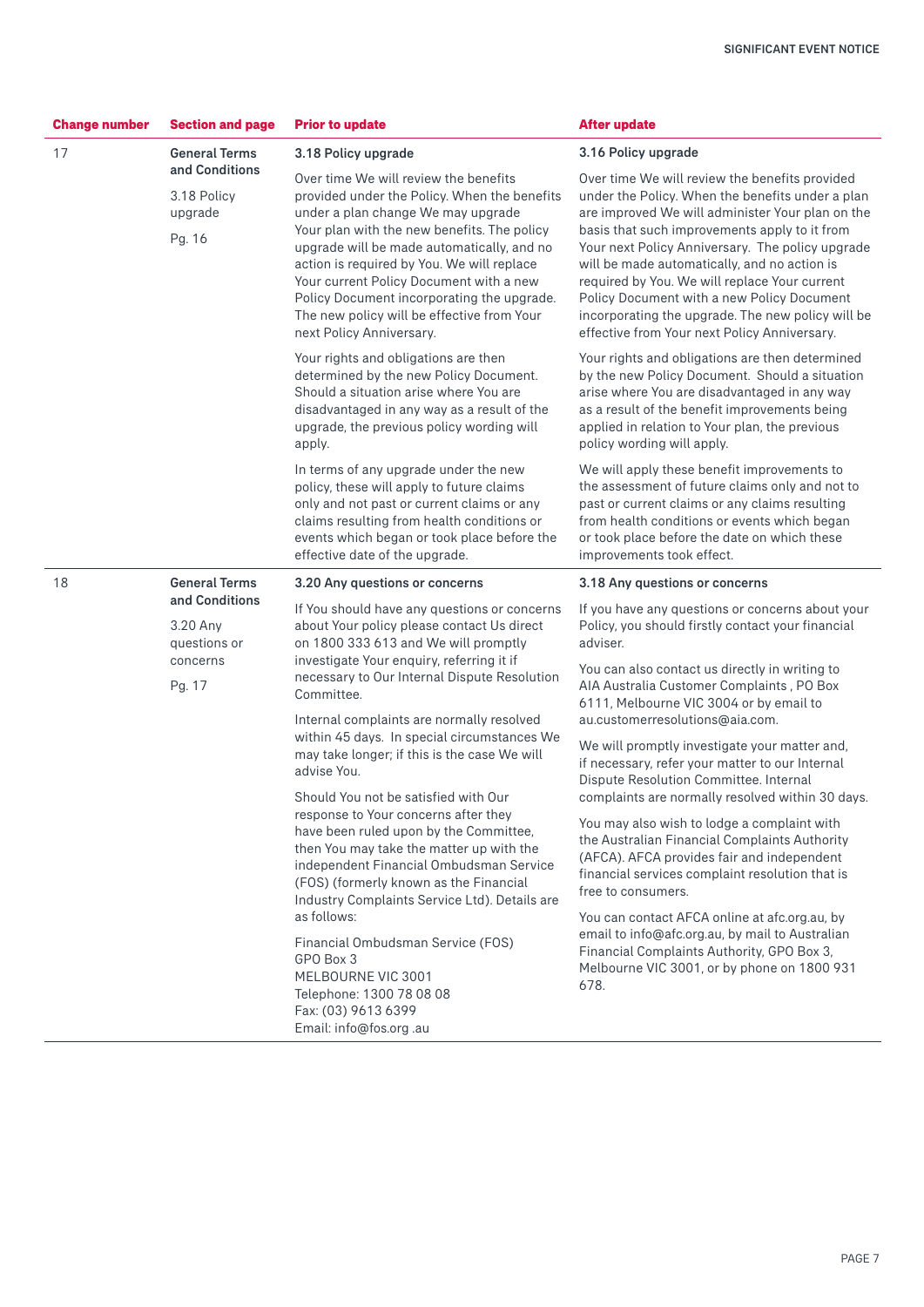| <b>Section and page</b><br><b>Change number</b> |                                                           | <b>Prior to update</b>                                                                                                                                                                                                                                                                | <b>After update</b>                                                                                                                                                                                                                                                                                           |  |
|-------------------------------------------------|-----------------------------------------------------------|---------------------------------------------------------------------------------------------------------------------------------------------------------------------------------------------------------------------------------------------------------------------------------------|---------------------------------------------------------------------------------------------------------------------------------------------------------------------------------------------------------------------------------------------------------------------------------------------------------------|--|
| 19                                              | <b>Term Life Plan</b><br>4.1.2 Terminal<br><b>Illness</b> | If the Life Insured is diagnosed with a<br>Terminal Illness as defined in condition 2.<br>We will pay a lump sum amount of 100% of<br>the Term Life Sum Insured up to a maximum                                                                                                       | If you are diagnosed with a Terminal Illness, we<br>will pay a lump sum equal to the Term Life Sum<br>Insured.<br>When a Terminal Illness benefit has been paid                                                                                                                                               |  |
|                                                 | Pg.18                                                     | payment of \$1,000,000, or such other larger<br>amount as We may determine from time<br>to time. The maximum amount payable<br>includes the total amount payable under this<br>benefit and other death benefits with Us in<br>respect of the Terminal Illness of the Life<br>Insured. | there will be no subsequent Guaranteed Premium<br>Refund payable under the Term Life benefit.                                                                                                                                                                                                                 |  |
|                                                 |                                                           | Payment of the Terminal Illness benefit will<br>reduce the Term Life Sum Insured by the<br>amount of the payment made under the<br>Term Life benefit.                                                                                                                                 |                                                                                                                                                                                                                                                                                                               |  |
|                                                 |                                                           | The reduced Term Life Sum Insured will<br>be subsequently payable upon the Life<br>Insured's death prior to the Term Life Benefit<br>Expiry Date. The premium for the benefit will<br>be adjusted to reflect any reduction in the<br>Sum Insured for that benefit.                    |                                                                                                                                                                                                                                                                                                               |  |
|                                                 |                                                           | When a Terminal Illness benefit has been<br>paid there will be no subsequent Guaranteed<br>Premium Refund payable under the Term<br>Life benefit.                                                                                                                                     |                                                                                                                                                                                                                                                                                                               |  |
| 20                                              | <b>Crisis Plan</b>                                        | If the Life Insured has consulted a Medical<br>Practitioner or undergone an investigation<br>in relation to a Crisis Event before the<br>benefit commencement date and has not<br>disclosed full details to Us before the benefit                                                     | The Crisis benefit will not be paid in respect                                                                                                                                                                                                                                                                |  |
|                                                 | 5.1.1.3 Pre-<br>existing medical<br>condition             |                                                                                                                                                                                                                                                                                       | of any Crisis Event that occurred or was<br>diagnosed, or where symptoms occurred which<br>to a reasonable person in the circumstances<br>would have indicated the presence of that Crisis                                                                                                                    |  |
|                                                 | Pg. 22                                                    | commencement date or reinstatement of the<br>benefit, then the Crisis benefit will not be<br>paid in respect of that Crisis Event and any<br>associated Crisis Event(s).                                                                                                              | Event or the need to seek medical treatment<br>or investigation that would have revealed the<br>presence of that Crisis Event, before the benefit<br>commencement date or reinstatement of the<br>benefit, unless disclosed to Us before the benefit<br>commencement date or reinstatement of the<br>benefit. |  |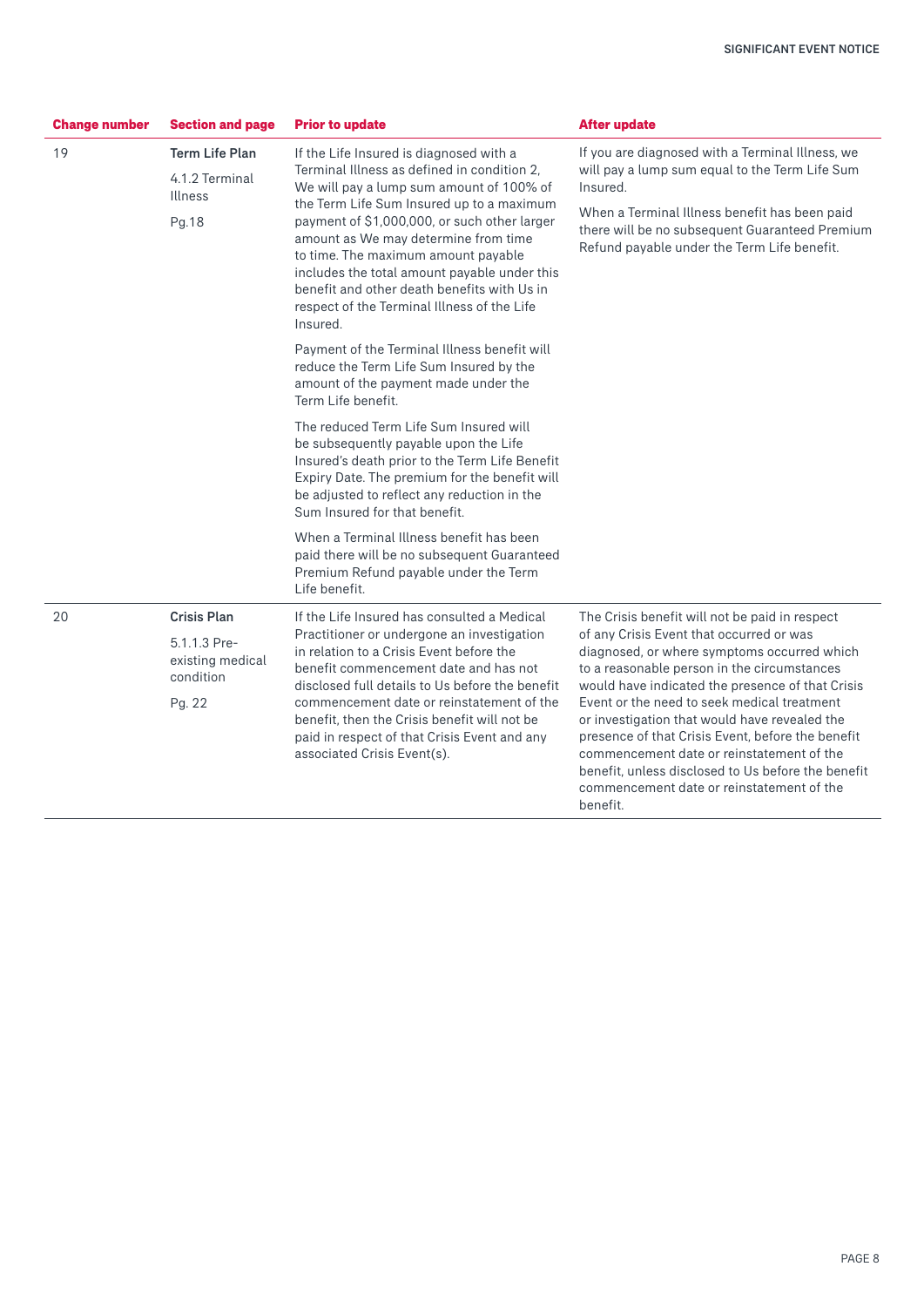| <b>Change number</b>                                       | <b>Section and page</b><br><b>Prior to update</b>                            |                                                                                                                                                                                                                                                                      | <b>After update</b>                                                                                                                                                                                                                                                                                        |  |  |
|------------------------------------------------------------|------------------------------------------------------------------------------|----------------------------------------------------------------------------------------------------------------------------------------------------------------------------------------------------------------------------------------------------------------------|------------------------------------------------------------------------------------------------------------------------------------------------------------------------------------------------------------------------------------------------------------------------------------------------------------|--|--|
| 21                                                         | <b>Crisis Plan</b><br>5.1.1.4 Chronic<br>Diagnosis<br>Advancement<br>Benefit | The Chronic Diagnosis Advancement benefit<br>is an advanced payment of the Crisis benefit,<br>payable when certain Crisis Events have<br>been diagnosed, but have not yet met the<br>definition of that Crisis Event as described in<br>condition 2 of the Policy.   | The Chronic Diagnosis Advancement benefit<br>is an advanced payment of the Crisis benefit,<br>payable when certain Crisis Events have been<br>diagnosed, but have not yet met the definition of<br>that Crisis Event as described in condition 2 of<br>the Policy.                                         |  |  |
|                                                            | Pg. 23                                                                       | The payment is 25% of the Crisis Sum<br>Insured, to a maximum of \$25,000 under<br>all policies issued by Us covering the Life                                                                                                                                       | The payment is 25% of the Crisis Sum Insured, to<br>a maximum of \$25,000 under all policies issued<br>by Us covering the Life Insured.                                                                                                                                                                    |  |  |
|                                                            |                                                                              | Insured.<br>The Chronic Diagnosis Advancement benefit<br>will be paid if an appropriate specialist                                                                                                                                                                   | The Chronic Diagnosis Advancement benefit<br>will be paid if an appropriate specialist Medical<br>Practitioner confirms, that the Life Insured:                                                                                                                                                            |  |  |
|                                                            |                                                                              | Medical Practitioner confirms, to Our<br>satisfaction, that the Life Insured:                                                                                                                                                                                        | (a) has suffered or been medically diagnosed<br>with one of the following Crisis Events:                                                                                                                                                                                                                   |  |  |
|                                                            |                                                                              | (a) has suffered or been medically diagnosed<br>with one of the following Crisis Events:                                                                                                                                                                             | • Motor Neurone Disease,                                                                                                                                                                                                                                                                                   |  |  |
|                                                            |                                                                              | • Motor Neurone Disease,                                                                                                                                                                                                                                             | • Multiple Sclerosis,                                                                                                                                                                                                                                                                                      |  |  |
|                                                            |                                                                              | • Multiple Sclerosis,                                                                                                                                                                                                                                                | • Muscular Dystrophy, and                                                                                                                                                                                                                                                                                  |  |  |
| • Muscular Dystrophy, and<br>condition 2 of the Policy; or |                                                                              |                                                                                                                                                                                                                                                                      | • Parkinson's Disease but has not yet met the<br>definition of that Crisis Event in condition 2 of                                                                                                                                                                                                         |  |  |
|                                                            | • Parkinson's Disease but has not yet                                        | the Policy; or                                                                                                                                                                                                                                                       |                                                                                                                                                                                                                                                                                                            |  |  |
|                                                            |                                                                              | met the definition of that Crisis Event in<br>(b) has been placed on a waiting list to<br>receive a major organ transplant of the<br>kind described in the definition of the<br>'Major Organ Transplant' Crisis Event (see<br>condition 2) and that the procedure is | (b) has been placed on a waiting list to receive<br>a major organ transplant of the kind<br>described in the definition of the 'Major Organ<br>Transplant' Crisis Event (see condition 2)<br>and that the procedure is unrelated to any<br>previous procedure or surgery undergone by<br>the Life Insured. |  |  |
|                                                            |                                                                              | unrelated to any previous procedure or<br>surgery undergone by the Life Insured.                                                                                                                                                                                     | If the Chronic Diagnosis Advancement benefit is<br>paid, the Crisis Sum Insured will be reduced by                                                                                                                                                                                                         |  |  |
|                                                            |                                                                              | If the Chronic Diagnosis Advancement<br>benefit is paid, the Crisis Sum Insured will<br>be reduced by the amount paid. If the Life                                                                                                                                   | the amount paid. If the Life Insured subsequently<br>qualifies for the payment of the Crisis benefit, the<br>reduced Crisis benefit will be paid.                                                                                                                                                          |  |  |
|                                                            |                                                                              | Insured subsequently qualifies for the<br>payment of the Crisis benefit, the reduced<br>Crisis benefit will be paid.                                                                                                                                                 | Only one Chronic Diagnosis Advancement benefit<br>payment will be made in respect of the Life<br>Insured.                                                                                                                                                                                                  |  |  |
|                                                            |                                                                              | Only one Chronic Diagnosis Advancement<br>benefit payment will be made in respect of<br>the Life Insured.                                                                                                                                                            | Where a Chronic Diagnosis Advancement<br>benefit has been paid, You will still be eligible<br>for a Guaranteed Premium Refund. The amount                                                                                                                                                                  |  |  |
|                                                            |                                                                              | Where a Chronic Diagnosis Advancement<br>benefit has been paid, You will still be<br>eligible for a Guaranteed Premium Refund.<br>The amount payable will be equal to the<br>reduced Total Premium Paid at the end of<br>the Benefit Expiry Date.                    | payable will be equal to the reduced Total<br>Premium Paid at the end of the Benefit Expiry<br>Date.                                                                                                                                                                                                       |  |  |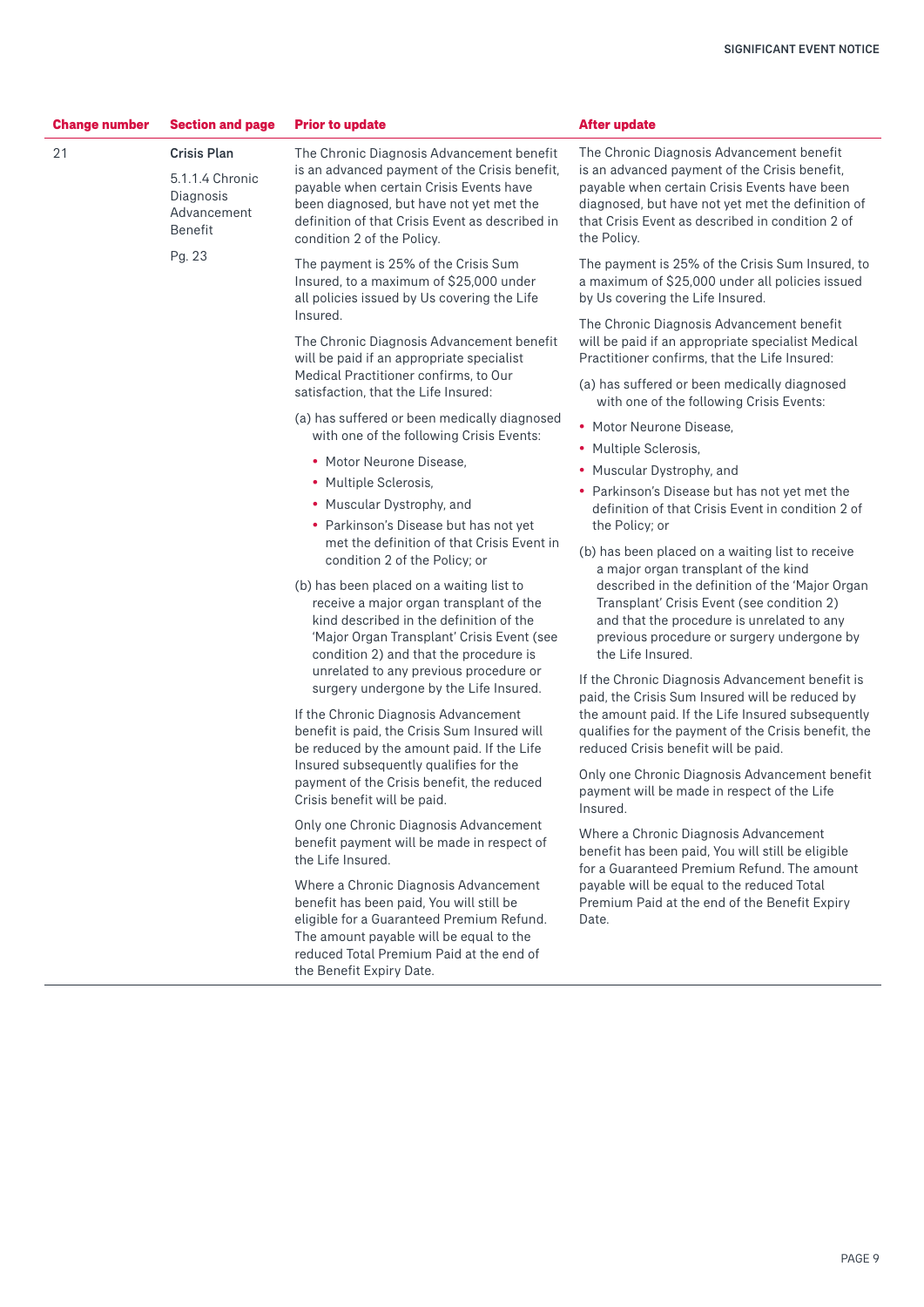| <b>Section and page</b><br><b>Change number</b><br><b>Prior to update</b> |                                                                                                                  |                                                                                                                                                                                                                                                                                                                                                                                                                                                                                                                                                                                                                                                                                                                                                                                                                                                                                                                                                                                                                                                                                                                                                                                                                                      | <b>After update</b>                                                                                                                                                                                                                                                                                                                                                                                                                                                                    |
|---------------------------------------------------------------------------|------------------------------------------------------------------------------------------------------------------|--------------------------------------------------------------------------------------------------------------------------------------------------------------------------------------------------------------------------------------------------------------------------------------------------------------------------------------------------------------------------------------------------------------------------------------------------------------------------------------------------------------------------------------------------------------------------------------------------------------------------------------------------------------------------------------------------------------------------------------------------------------------------------------------------------------------------------------------------------------------------------------------------------------------------------------------------------------------------------------------------------------------------------------------------------------------------------------------------------------------------------------------------------------------------------------------------------------------------------------|----------------------------------------------------------------------------------------------------------------------------------------------------------------------------------------------------------------------------------------------------------------------------------------------------------------------------------------------------------------------------------------------------------------------------------------------------------------------------------------|
| 22                                                                        | <b>Crisis Plan</b><br>5.1.1.5 Proof of<br>positive diagnosis<br>of a Crisis Event<br>required<br>Pg. 23          | Written proof of positive diagnosis of a Crisis<br>Event must be provided to Us at Our head<br>office in the case of claim within 90 days<br>after the date of such diagnosis. Failure to<br>provide such proof within the time required<br>shall not invalidate nor reduce any claim if<br>it was not reasonably possible to give such<br>proof within such time, provided such proof<br>is provided as soon as is reasonably possible.<br>We shall at Our own expense have the right<br>and opportunity to examine the Life Insured<br>when and as often as We may reasonably<br>require in connection with a claim.<br>The Crisis benefit will not be payable<br>unless the Crisis Event and the date<br>thereof is confirmed in writing by a Medical<br>Practitioner(s) and/or legally qualified<br>pathologist(s), and who shall base their<br>diagnosis solely on the definition contained<br>herein of the particular Crisis Event after a<br>study of the histological material and clinical<br>presentation based on the medical history,<br>physical examination, radiological studies,<br>and the results of any other diagnostic<br>procedures performed on the Life Insured.<br>Any such diagnosis must be confirmed by | Once you have notified us in writing by mail,<br>fax, phone or email that you are submitting a<br>claim on your policy, we will provide you with the<br>appropriate forms, including a proof of positive<br>diagnosis form.<br>You must return proof of the positive diagnosis<br>form to us.<br>We have the right and opportunity to examine<br>the Life Insured when and as often as we may<br>reasonably require in connection with a claim.<br>We will do this at our own expense. |
| 23                                                                        | <b>Crisis Plan</b><br>5.1.1.6 Claim<br>forms                                                                     | Us.<br>Following receipt of a written notice of claim,<br>We shall supply You with the appropriate<br>form(s) to enable proof of positive diagnosis                                                                                                                                                                                                                                                                                                                                                                                                                                                                                                                                                                                                                                                                                                                                                                                                                                                                                                                                                                                                                                                                                  | Section 5.1.16 Claim forms is deleted                                                                                                                                                                                                                                                                                                                                                                                                                                                  |
|                                                                           | Pg. 24                                                                                                           | to be filed with Us.                                                                                                                                                                                                                                                                                                                                                                                                                                                                                                                                                                                                                                                                                                                                                                                                                                                                                                                                                                                                                                                                                                                                                                                                                 |                                                                                                                                                                                                                                                                                                                                                                                                                                                                                        |
| 24                                                                        | $5.1.1.7 - 5.1.1.8$<br>sub sections are<br>re-numbered<br>due to deletion<br>of earlier<br>subsections.<br>Pg.24 | 5.1.1.7 Limitations<br>5.1.1.8 Benefit reduction                                                                                                                                                                                                                                                                                                                                                                                                                                                                                                                                                                                                                                                                                                                                                                                                                                                                                                                                                                                                                                                                                                                                                                                     | 5.1.1.6 Limitations<br>5.1.1.7 Benefit reduction                                                                                                                                                                                                                                                                                                                                                                                                                                       |
| 25                                                                        | <b>Crisis Plan</b>                                                                                               | If the Life Insured is diagnosed with a                                                                                                                                                                                                                                                                                                                                                                                                                                                                                                                                                                                                                                                                                                                                                                                                                                                                                                                                                                                                                                                                                                                                                                                              | If the Life Insured is diagnosed with a Terminal                                                                                                                                                                                                                                                                                                                                                                                                                                       |
|                                                                           | 5.1.3 Terminal<br><b>Illness</b>                                                                                 | Terminal Illness as defined in condition 2.<br>We will pay a lump sum amount of 100%<br>of the Crisis Sum Insured up to a maximum                                                                                                                                                                                                                                                                                                                                                                                                                                                                                                                                                                                                                                                                                                                                                                                                                                                                                                                                                                                                                                                                                                    | Illness we will pay a lump sum equal to the Crisis<br>Sum Insured.                                                                                                                                                                                                                                                                                                                                                                                                                     |
|                                                                           | Pg. 24                                                                                                           | payment of \$1,000,000, or such other larger<br>amount as We may determine from time<br>to time. The maximum amount payable<br>includes the total amount payable under this<br>benefit and other death benefits with Us in<br>respect of the Terminal Illness of the Life<br>Insured.                                                                                                                                                                                                                                                                                                                                                                                                                                                                                                                                                                                                                                                                                                                                                                                                                                                                                                                                                | When a Terminal Illness benefit has been paid<br>there will be no subsequent Guaranteed Premium<br>Refund payable under the Crisis benefit.                                                                                                                                                                                                                                                                                                                                            |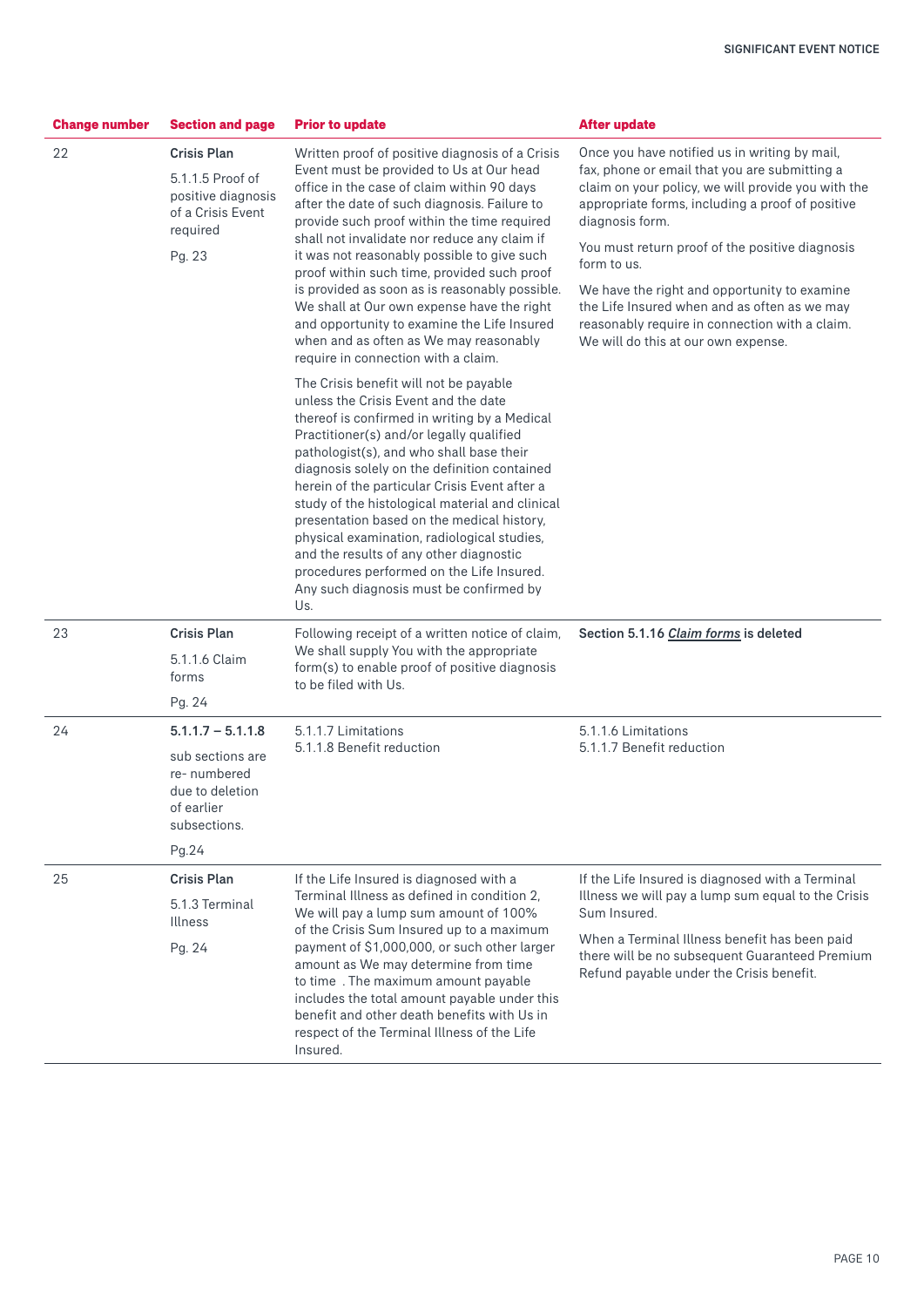### Table 2. Updates to benefits and general policy terms – PDS

The terms that have been updated in your PDS are detailed in Table 2 below.

| <b>Change number</b> | <b>Section and page</b>                                         | <b>Prior to update</b>                                                                                                                                                                                                                                                                                                                                              | <b>After update</b>                                                                                                                                                                                                                                                                                                                                                                                                                                                                                                                                           |
|----------------------|-----------------------------------------------------------------|---------------------------------------------------------------------------------------------------------------------------------------------------------------------------------------------------------------------------------------------------------------------------------------------------------------------------------------------------------------------|---------------------------------------------------------------------------------------------------------------------------------------------------------------------------------------------------------------------------------------------------------------------------------------------------------------------------------------------------------------------------------------------------------------------------------------------------------------------------------------------------------------------------------------------------------------|
| 1                    | Information on<br>your policy<br>Pg. 4                          | Once we have assessed and approved your<br>application for cover, we will mail or deliver<br>to you:                                                                                                                                                                                                                                                                | Once we have assessed and approved your<br>application for cover, we will mail or deliver to<br>you:                                                                                                                                                                                                                                                                                                                                                                                                                                                          |
|                      |                                                                 | • A policy document, containing policy<br>terms and conditions; and                                                                                                                                                                                                                                                                                                 | • A policy document, containing policy terms<br>and conditions: and                                                                                                                                                                                                                                                                                                                                                                                                                                                                                           |
|                      |                                                                 | • A policy schedule which sets out the<br>regular premium payable and the benefits<br>purchased under your policy.                                                                                                                                                                                                                                                  | • A policy schedule which sets out the regular<br>premium payable and the benefits purchased<br>under your policy.                                                                                                                                                                                                                                                                                                                                                                                                                                            |
|                      |                                                                 | You should read these documents carefully<br>and contact your adviser or us directly if you<br>have any concerns.                                                                                                                                                                                                                                                   | You should read these documents carefully and<br>contact your adviser or us directly if you have any<br>concerns. Please note that this PDS provides only                                                                                                                                                                                                                                                                                                                                                                                                     |
|                      |                                                                 | Once you have received your policy<br>document, you will have a 14 day 'cooling-<br>off' period to ensure the cover you have                                                                                                                                                                                                                                        | a basic outline of the coverage. For precise terms<br>and conditions, you should refer to the policy<br>document.                                                                                                                                                                                                                                                                                                                                                                                                                                             |
|                      |                                                                 | selected meets your needs. Within this<br>period, you may cancel your policy and we<br>will refund any premiums paid. For more<br>information about the cooling-off period,<br>please refer to page 26.                                                                                                                                                             | Once you have received your policy document,<br>you will have a 14 day 'cooling-off' period to<br>ensure the cover you have selected meets your<br>needs. Within this period, you may cancel your<br>policy and we will refund any premiums paid. For<br>more information about the cooling-off period,<br>please refer to page 26.                                                                                                                                                                                                                           |
| $\overline{2}$       | Payment on<br>terminal illness<br>Pg.5                          | We will pay an advanced payment of the<br>sum insured up to \$1,000,000, across all<br>cover held with us, upon diagnosis of a<br>terminal illness (as defined on page 19). Any<br>balance in the sum insured not paid under<br>this benefit will be payable upon the life<br>insured's death prior to the benefit expiry<br>date.                                  | We will pay a lump sum equal to the Term Life<br>sum insured upon diagnosis of a terminal illness<br>(as defined on page 19).                                                                                                                                                                                                                                                                                                                                                                                                                                 |
| 3                    | Chronic<br><b>Diagnosis</b><br>Advancement<br>benefit<br>Pg. 10 | The Chronic Diagnosis Advancement benefit<br>is an advanced payment of the Crisis benefit.<br>This benefit is payable if an appropriate<br>specialist medical practitioner acceptable to<br>us confirms that the life insured:                                                                                                                                      | The Chronic Diagnosis Advancement benefit is<br>an advanced payment of the Crisis benefit. This<br>benefit is payable if an appropriate specialist<br>medical practitioner confirms that the life<br>insured:                                                                                                                                                                                                                                                                                                                                                 |
| 4                    | Pre-existing<br>medical condition<br>Pg. 10                     | If the life insured has consulted a medical<br>practitioner or undergone an investigation<br>in relation to a Crisis Event before the plan<br>commencement date (or reinstatement date)<br>and has not disclosed full details to us, the<br>Crisis benefit under this plan will not be<br>paid in respect of that Crisis Event and any<br>associated Crisis Events. | The Crisis benefit will not be paid in respect<br>of any Crisis Event that occurred or was<br>diagnosed, or where symptoms occurred which<br>to a reasonable person in the circumstances<br>would have indicated the presence of that Crisis<br>Event or the need to seek medical treatment<br>or investigation that would have revealed the<br>presence of that Crisis Event, before the benefit<br>commencement date or reinstatement of the<br>benefit, unless disclosed to Us before the benefit<br>commencement date or reinstatement of the<br>benefit. |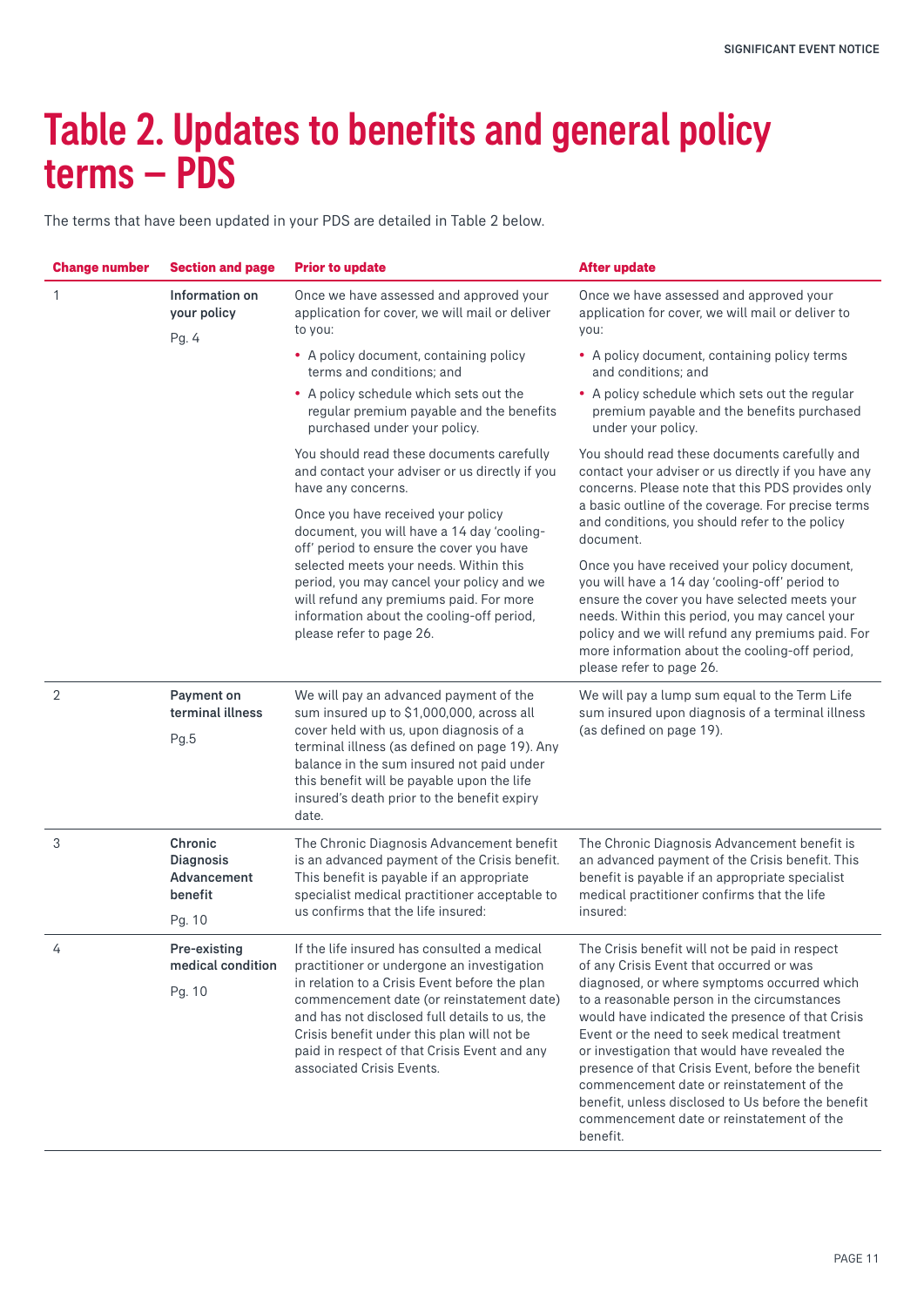| <b>Change number</b> | <b>Section and page</b><br><b>Prior to update</b> |                                                                                                                                                                                                                                                                                                                                                                                                                                                                                                                                                                                                                                                                                                          | <b>After update</b>                                                                                                                                                                                                                                                                                                                                                                                                                                                                                                                                                                                                                                                                                                                      |  |  |
|----------------------|---------------------------------------------------|----------------------------------------------------------------------------------------------------------------------------------------------------------------------------------------------------------------------------------------------------------------------------------------------------------------------------------------------------------------------------------------------------------------------------------------------------------------------------------------------------------------------------------------------------------------------------------------------------------------------------------------------------------------------------------------------------------|------------------------------------------------------------------------------------------------------------------------------------------------------------------------------------------------------------------------------------------------------------------------------------------------------------------------------------------------------------------------------------------------------------------------------------------------------------------------------------------------------------------------------------------------------------------------------------------------------------------------------------------------------------------------------------------------------------------------------------------|--|--|
| 5                    | Payment on<br>terminal illness<br>Pg. 11          | We will pay an advanced payment of the<br>sum insured up to \$1,000,000, across all<br>cover held with us, upon diagnosis of a<br>terminal illness (as defined on page 19).                                                                                                                                                                                                                                                                                                                                                                                                                                                                                                                              | We will pay a lump sum equal to the Crisis sum<br>insured upon diagnosis of a terminal illness (as<br>defined on page 19).                                                                                                                                                                                                                                                                                                                                                                                                                                                                                                                                                                                                               |  |  |
|                      |                                                   | If the Terminal Illness benefit is paid, the<br>Crisis sum insured will be reduced by the<br>amount paid. Any balance in the sum<br>insured not paid under this benefit will be<br>payable upon the life insured's death prior to<br>the benefit expiry date.                                                                                                                                                                                                                                                                                                                                                                                                                                            |                                                                                                                                                                                                                                                                                                                                                                                                                                                                                                                                                                                                                                                                                                                                          |  |  |
| 6                    | <b>Premium rates</b><br>Pg. 22                    | A table of premium rates is available on<br>request. Different premium rates apply to<br>males and females and to non-smokers and<br>smokers. The premium rates allow for the<br>cost of cover and the life insurer's expenses.<br>including commission payable to your                                                                                                                                                                                                                                                                                                                                                                                                                                  | A table of premium rates is available on request.<br>The premiums you pay depend on factors such<br>as the Life Insured's age, sex, smoking habits,<br>occupation, pastimes, and state of health.<br>Premium rates also take into account the level of<br>cover and benefit features chosen by you.                                                                                                                                                                                                                                                                                                                                                                                                                                      |  |  |
|                      |                                                   | adviser.                                                                                                                                                                                                                                                                                                                                                                                                                                                                                                                                                                                                                                                                                                 | Premium rates allow for cost of insurance and<br>Our reasonable expenses, including but not<br>limited to costs incurred in administering your<br>policy.                                                                                                                                                                                                                                                                                                                                                                                                                                                                                                                                                                                |  |  |
| $\overline{7}$       | Premium<br>guarantees<br>Pg. 22                   | The premium rates under all plans are not<br>guaranteed and may be varied from time to<br>time. Your premium rates may not be altered<br>individually but only for all policies in a<br>group.                                                                                                                                                                                                                                                                                                                                                                                                                                                                                                           | We may vary your premium rates from time<br>to time provided that any such variations are<br>reasonably necessary to protect our legitimate<br>business interests. Your premium rates may not<br>be altered individually but only for all policies in<br>a group.                                                                                                                                                                                                                                                                                                                                                                                                                                                                        |  |  |
| 8                    | Policy fee<br>Pg. 25                              | A policy fee is charged per policy in addition<br>to the premiums applicable per benefit and<br>any stamp duty. The policy fee is currently<br>\$60 per annum regardless of the number of<br>plans or benefits purchased under the one<br>policy and may be changed at our discretion.<br>The policy fee is subject to any premium<br>frequency charge/loading fee (see table).<br>The policy fee may be changed at our<br>discretion. However, the policy fee at any<br>date cannot exceed \$60 increased by the<br>percentage increase in the CPI since 1<br>October 2001 up to that date. You will be<br>notified of any change in the amount of the<br>policy fee prior to the change taking effect. | A policy fee is charged per policy in addition to<br>the premiums applicable per benefit and any<br>stamp duty. The policy fee is currently \$60 per<br>annum regardless of the number of plans or<br>benefits purchased under the one policy. The<br>policy fee is subject to any premium frequency<br>charge/loading fee (see table).<br>We may vary your Policy fee from time to time<br>provided that any such variations are reasonably<br>necessary to protect our legitimate business<br>interest. However, the policy fee at any date<br>cannot exceed \$60 increased by the percentage<br>increase in the CPI since 1 October 2001 up to<br>that date. We will advise you in writing prior to<br>any change to your policy fee. |  |  |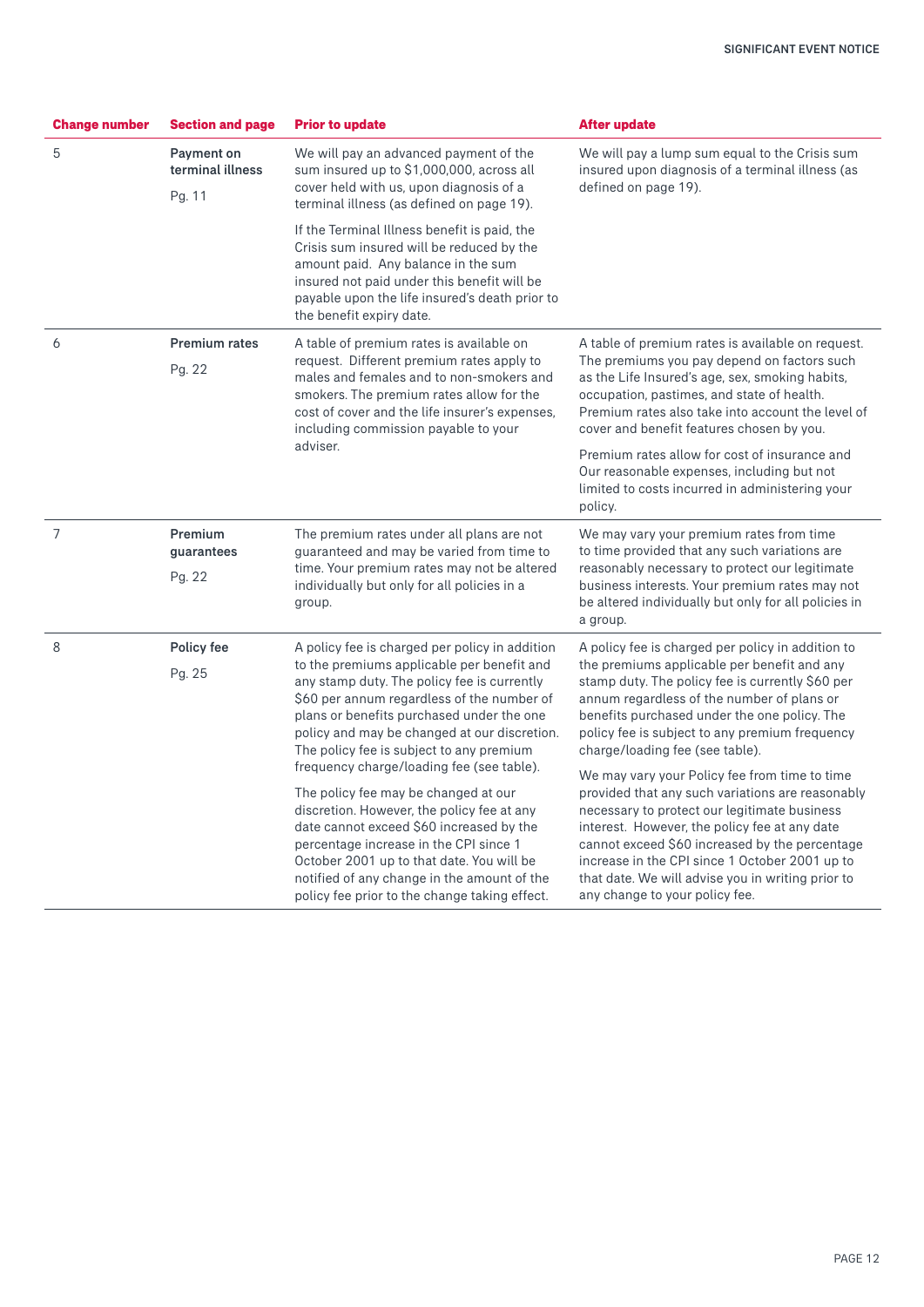| <b>Change number</b> | <b>Section and page</b>                                                                                                                                                                                                                                           | <b>Prior to update</b>                                                                                                                                                                                                                                                                                                                                                                                                                                                                                                                                                                                                                        |                                                                                                                                                                       | <b>After update</b>                                                                                                                                                                                                                                                                                                                                    |                                                                                                                                                                                                                                                          |
|----------------------|-------------------------------------------------------------------------------------------------------------------------------------------------------------------------------------------------------------------------------------------------------------------|-----------------------------------------------------------------------------------------------------------------------------------------------------------------------------------------------------------------------------------------------------------------------------------------------------------------------------------------------------------------------------------------------------------------------------------------------------------------------------------------------------------------------------------------------------------------------------------------------------------------------------------------------|-----------------------------------------------------------------------------------------------------------------------------------------------------------------------|--------------------------------------------------------------------------------------------------------------------------------------------------------------------------------------------------------------------------------------------------------------------------------------------------------------------------------------------------------|----------------------------------------------------------------------------------------------------------------------------------------------------------------------------------------------------------------------------------------------------------|
| 9                    | Premium<br>frequency charge                                                                                                                                                                                                                                       | yearly premiums.                                                                                                                                                                                                                                                                                                                                                                                                                                                                                                                                                                                                                              | There is no premium frequency charge on                                                                                                                               | premiums.                                                                                                                                                                                                                                                                                                                                              | There is no premium frequency charge on yearly                                                                                                                                                                                                           |
|                      | Pg. 25                                                                                                                                                                                                                                                            |                                                                                                                                                                                                                                                                                                                                                                                                                                                                                                                                                                                                                                               | Premiums payable half-yearly or monthly are<br>subject to a charge to cover increased costs.                                                                          |                                                                                                                                                                                                                                                                                                                                                        | Premiums payable half-yearly or monthly are<br>subject to a charge to cover increased costs. This                                                                                                                                                        |
|                      |                                                                                                                                                                                                                                                                   |                                                                                                                                                                                                                                                                                                                                                                                                                                                                                                                                                                                                                                               | This charge is expressed as a percentage of<br>the yearly premium in the following table.                                                                             |                                                                                                                                                                                                                                                                                                                                                        | charge is expressed as a percentage of the yearly<br>premium in the following table.                                                                                                                                                                     |
|                      |                                                                                                                                                                                                                                                                   | Premium<br>frequency                                                                                                                                                                                                                                                                                                                                                                                                                                                                                                                                                                                                                          | Charge as a percentage of<br>yearly premium                                                                                                                           | Premium<br>frequency                                                                                                                                                                                                                                                                                                                                   | Charge as a percentage of<br>yearly premium                                                                                                                                                                                                              |
|                      |                                                                                                                                                                                                                                                                   | Half-yearly                                                                                                                                                                                                                                                                                                                                                                                                                                                                                                                                                                                                                                   | Half-yearly<br>5%                                                                                                                                                     |                                                                                                                                                                                                                                                                                                                                                        | 5%                                                                                                                                                                                                                                                       |
|                      |                                                                                                                                                                                                                                                                   | Monthly                                                                                                                                                                                                                                                                                                                                                                                                                                                                                                                                                                                                                                       | 8%                                                                                                                                                                    | Monthly                                                                                                                                                                                                                                                                                                                                                | 8%                                                                                                                                                                                                                                                       |
|                      |                                                                                                                                                                                                                                                                   | You will be notified of any change in the<br>amount of the charges prior to the change<br>taking effect.                                                                                                                                                                                                                                                                                                                                                                                                                                                                                                                                      |                                                                                                                                                                       | premium frequency charge.                                                                                                                                                                                                                                                                                                                              | The premium frequency charge may be reviewed<br>and varied from time to time provided that any<br>such variations are reasonably necessary to<br>protect our legitimate business interests. We will<br>advise you in writing prior to any change to Your |
| 10                   | Policy upgrades<br>Pg. 26                                                                                                                                                                                                                                         | Over time we will review the benefits<br>provided under the policy. When the benefits<br>under the policy change we may tell the<br>policy owner that new benefits are available<br>under the plan and upgrade the plan to<br>and upgrade the plan to the new plan. The<br>the new plan. The upgrade will be done<br>upgrade will be done automatically and no<br>automatically, and no action is required by<br>you. We will replace the policy document<br>with a new policy document incorporating<br>the upgrade.<br>effective from the next policy anniversary.<br>The new policy will be effective from the<br>next policy anniversary. |                                                                                                                                                                       | Over time we will review the benefits provided<br>under the policy. When the benefits under the<br>policy improve, we may tell the policy owner<br>that new benefits are available under the plan<br>action is required by you. We will replace the<br>policy document with a new policy document<br>incorporating the upgrade. The new policy will be |                                                                                                                                                                                                                                                          |
|                      |                                                                                                                                                                                                                                                                   |                                                                                                                                                                                                                                                                                                                                                                                                                                                                                                                                                                                                                                               |                                                                                                                                                                       | The rights and obligations will be determined<br>by the new policy document. Should a situation                                                                                                                                                                                                                                                        |                                                                                                                                                                                                                                                          |
|                      |                                                                                                                                                                                                                                                                   |                                                                                                                                                                                                                                                                                                                                                                                                                                                                                                                                                                                                                                               | The rights and obligations will be<br>determined by the new policy document.<br>Should a situation arise where you are<br>disadvantaged in any way as a result of the | policy wording will apply.                                                                                                                                                                                                                                                                                                                             | arise where you are disadvantaged in any way<br>as a result of the benefit improvements being<br>applied in relation to your policy, the previous                                                                                                        |
|                      |                                                                                                                                                                                                                                                                   | apply.                                                                                                                                                                                                                                                                                                                                                                                                                                                                                                                                                                                                                                        | upgrade, the previous policy wording will                                                                                                                             |                                                                                                                                                                                                                                                                                                                                                        | We will apply these benefit improvements to<br>the assessment of future claims and not to<br>past or current claims or any claims resulting                                                                                                              |
|                      | In terms of any changes under the new<br>policy terms, these will only apply to future<br>claims and not past or current claims or any<br>claims resulting from health conditions or<br>events which began or took place before the<br>effective date of changes. |                                                                                                                                                                                                                                                                                                                                                                                                                                                                                                                                                                                                                                               |                                                                                                                                                                       | from health conditions or events which began<br>or took place before the date on which these<br>improvements took effect.                                                                                                                                                                                                                              |                                                                                                                                                                                                                                                          |
| 11                   | Lost policy<br>documentation                                                                                                                                                                                                                                      | If your policy document is lost or damaged<br>we will replace it but may charge to<br>recover the costs involved. This charge is<br>currently not greater than \$100 and covers<br>the cost of reissuing the lost document,<br>including advertising the loss $-$ a statutory<br>requirement. We may vary this charge from<br>time to time.                                                                                                                                                                                                                                                                                                   |                                                                                                                                                                       |                                                                                                                                                                                                                                                                                                                                                        | The Lost policy documentation section is deleted                                                                                                                                                                                                         |
| 12                   | Tax changes<br>Pg. 27                                                                                                                                                                                                                                             | Any material change to the taxation position<br>Any material change to the taxation position<br>of the policy will be notified to you in the first<br>of the policy will be notified to you in the<br>Renewal Statement following the change.<br>information we send you on your next policy<br>anniversary following the change.                                                                                                                                                                                                                                                                                                             |                                                                                                                                                                       |                                                                                                                                                                                                                                                                                                                                                        |                                                                                                                                                                                                                                                          |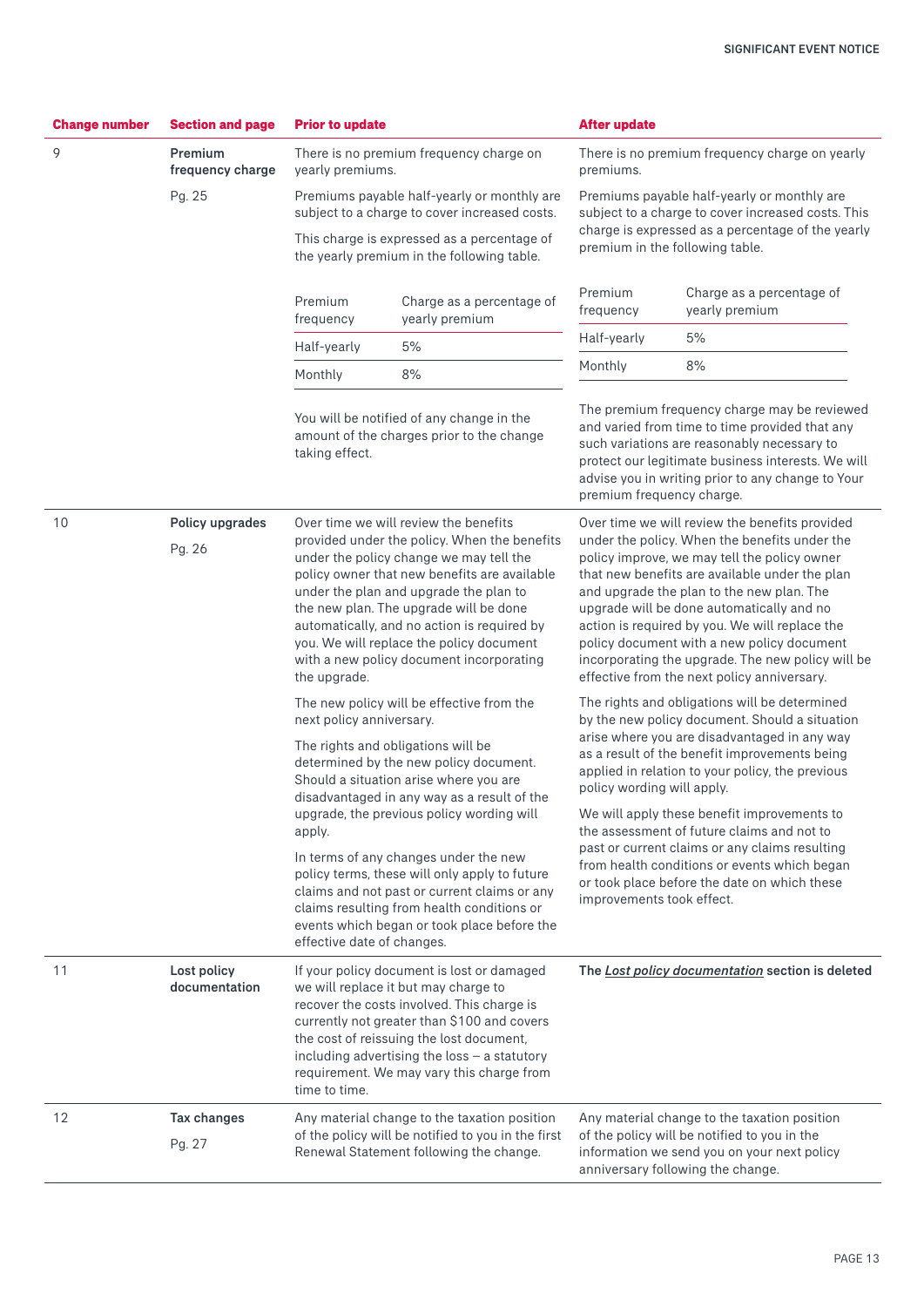| <b>Change number</b> | <b>Section and page</b>                         | <b>Prior to update</b>                                                                                                                                                                                                                                                                                                                                                                                                                                                                                                                                                                                                                                                                                                                                                                                                                                                                                                               | <b>After update</b>                                                                                                                                                                                                                                                                                                                                                                                                                                                                                                                                                                                                                                                                                                                                                                                                                                                                                                             |
|----------------------|-------------------------------------------------|--------------------------------------------------------------------------------------------------------------------------------------------------------------------------------------------------------------------------------------------------------------------------------------------------------------------------------------------------------------------------------------------------------------------------------------------------------------------------------------------------------------------------------------------------------------------------------------------------------------------------------------------------------------------------------------------------------------------------------------------------------------------------------------------------------------------------------------------------------------------------------------------------------------------------------------|---------------------------------------------------------------------------------------------------------------------------------------------------------------------------------------------------------------------------------------------------------------------------------------------------------------------------------------------------------------------------------------------------------------------------------------------------------------------------------------------------------------------------------------------------------------------------------------------------------------------------------------------------------------------------------------------------------------------------------------------------------------------------------------------------------------------------------------------------------------------------------------------------------------------------------|
| 13                   | Tax or other<br>government<br>imposts<br>Pg. 27 | Where we are, or believe we will become,<br>liable for any tax or other imposts levied by<br>any Commonwealth or State government,<br>authority or body in connection with the<br>policy, we may reduce, vary or otherwise<br>adjust any amounts (including but not<br>limited to premiums, charges and benefits)<br>under the policy in the manner and to the<br>extent we determine to be appropriate to<br>take account of the tax or impost.                                                                                                                                                                                                                                                                                                                                                                                                                                                                                     | Where We are, or believe We will become,<br>liable for any tax or other imposts levied by any<br>Commonwealth, State or Territory government,<br>authority or body in connection with the Policy,<br>We may reduce, vary or otherwise adjust any<br>amounts (including but not limited to premiums,<br>charges and benefits) under the policy in the<br>manner and to the extent which is reasonably<br>necessary to take account of the tax or impost.                                                                                                                                                                                                                                                                                                                                                                                                                                                                         |
| 14                   | <b>Ouestions and</b><br>concerns<br>Pg. 28      | If you should have any questions or concerns<br>about your policy please contact your<br>adviser in the first instance or us direct<br>on 1800 333 613 and we will promptly<br>investigate your enquiry, referring it if<br>necessary to our Internal Dispute Resolution<br>Committee.<br>Internal complaints are normally resolved<br>within 45 days. In special circumstances we<br>may take longer. If this is the case we will<br>advise you.<br>Should you not be satisfied with our<br>response to your concerns after they<br>have been ruled upon by the Committee,<br>then you may take the matter up with the<br>independent Financial Ombudsman Service<br>(FOS) (formerly known as the Financial<br>Industry Complaints Service Ltd). Details as<br>follows:<br>Financial Ombudsman Service (FOS)<br>GPO Box 3<br>MELBOURNE VIC 3001<br>Telephone: 1300 78 08 08 Facsimile: (03)<br>9613 6399<br>Email: info@fos.org .au | If you have any questions or concerns about your<br>Policy, you should firstly contact your financial<br>adviser.<br>You can also contact us directly in writing to<br>AIA Australia Customer Complaints, PO Box<br>6111, Melbourne VIC 3004 or by email to<br>au.customerresolutions@aia.com<br>We will promptly investigate your matter and,<br>if necessary, refer your matter to our Internal<br>Dispute Resolution Committee. Internal<br>complaints are normally resolved within 30 days.<br>You may also wish to lodge a complaint with<br>the Australian Financial Complaints Authority<br>(AFCA). AFCA provides fair and independent<br>financial services complaint resolution that is<br>free to consumers.<br>You can contact AFCA online at afc.org.au, by<br>email to info@afc.org.au, by mail to Australian<br>Financial Complaints Authority, GPO Box 3,<br>Melbourne VIC 3001, or by phone on 1800 931<br>678. |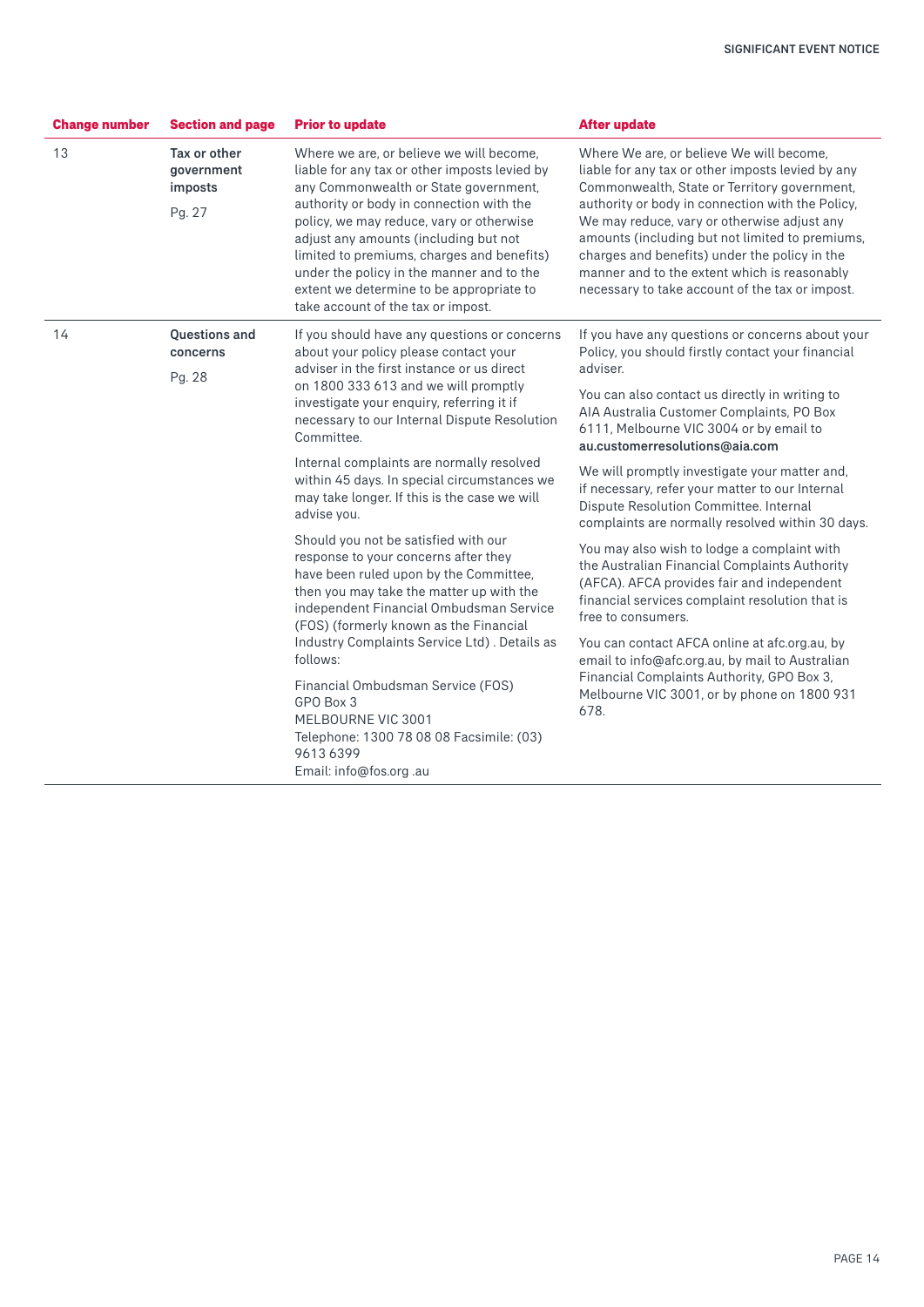| <b>Change number</b> | <b>Section and page</b>                                                                                                                                                                                                                                                                                                                                                                                                                                                                   | <b>Prior to update</b>                                                                                                                                                                                                                                                   | <b>After update</b>                                                                                                                                                                                                                                                      |
|----------------------|-------------------------------------------------------------------------------------------------------------------------------------------------------------------------------------------------------------------------------------------------------------------------------------------------------------------------------------------------------------------------------------------------------------------------------------------------------------------------------------------|--------------------------------------------------------------------------------------------------------------------------------------------------------------------------------------------------------------------------------------------------------------------------|--------------------------------------------------------------------------------------------------------------------------------------------------------------------------------------------------------------------------------------------------------------------------|
| 15                   | Any questions<br>or concerns on                                                                                                                                                                                                                                                                                                                                                                                                                                                           | If you have any questions or concerns about<br>your personal information, please write to:                                                                                                                                                                               | If you have a complaint about our handling of<br>your personal information, including whether                                                                                                                                                                            |
|                      | privacy?<br>Pg. 30                                                                                                                                                                                                                                                                                                                                                                                                                                                                        | <b>Compliance Manager</b><br>AIA Australia<br>PO Box 6111, St Kilda Road Central<br>Melbourne, VIC 8008<br>We have established an internal dispute                                                                                                                       | we have handled your personal information<br>in accordance with the National Privacy<br>Principles, you can submit a complaint to<br>our Customer Complaints team in writing to<br>AIA Australia Customer Complaints, PO Box<br>6111, Melbourne VIC 3004, or by email to |
|                      |                                                                                                                                                                                                                                                                                                                                                                                                                                                                                           | resolution process for handling customer<br>complaints about our compliance with the<br>National Privacy Principles. This dispute<br>resolution mechanism is designed to be fair<br>and timely to all parties and is free of charge.                                     | au.customerresolutions@aia.com<br>We will promptly investigate your matter and,<br>if necessary, refer your matter to our Internal<br>Dispute Resolution Committee. Internal<br>complaints are normally resolved within 30 days.                                         |
|                      |                                                                                                                                                                                                                                                                                                                                                                                                                                                                                           | If you have a complaint about our National<br>Privacy Principles, you should submit it in<br>writing to the Compliance Manager. You will<br>receive a letter from us within 5 working<br>days which documents our complaints<br>handling process. Your complaint will be | Should your complaint not be resolved to your<br>satisfaction by our Internal Dispute Resolution<br>process, you may take your complaint to<br>the Privacy Commissioner. The Privacy<br>Commissioner's contact details are:                                              |
|                      | referred to our Internal Disputes Resolution<br>Committee who will try to resolve your<br>complaint within 45 days of receipt.<br>Should complaint not be resolved to<br>your satisfaction by our internal dispute<br>resolution process, you may take your<br>complaint to the Privacy Commissioner. The<br>Privacy Commissioner's contact details are:<br>Office of the Federal Privacy Commissioner<br>GPO Box 5218<br>Sydney, NSW 1042<br>or call the Privacy Hotline on 1300 363 992 | Office of the Australian Information<br>Commissioner<br>GPO Box 5218                                                                                                                                                                                                     |                                                                                                                                                                                                                                                                          |
|                      |                                                                                                                                                                                                                                                                                                                                                                                                                                                                                           |                                                                                                                                                                                                                                                                          | Sydney, NSW 2001<br>Email: enquiries@aic.gov.au<br>Phone: 1300 363 992<br>www.oaic.gov.au                                                                                                                                                                                |
|                      |                                                                                                                                                                                                                                                                                                                                                                                                                                                                                           | You may also wish to lodge a complaint with<br>the Australian Financial Complaints Authority<br>(AFCA). AFCA provides fair and independent<br>financial services complaint resolution that is<br>free to consumers.                                                      |                                                                                                                                                                                                                                                                          |
|                      |                                                                                                                                                                                                                                                                                                                                                                                                                                                                                           |                                                                                                                                                                                                                                                                          | You can contact AFCA online at afc.org.au, by<br>email to info@afc.org.au, by mail to Australian<br>Financial Complaints Authority, GPO Box 3,<br>Melbourne VIC 3001, or by phone on<br>1800 931 678.                                                                    |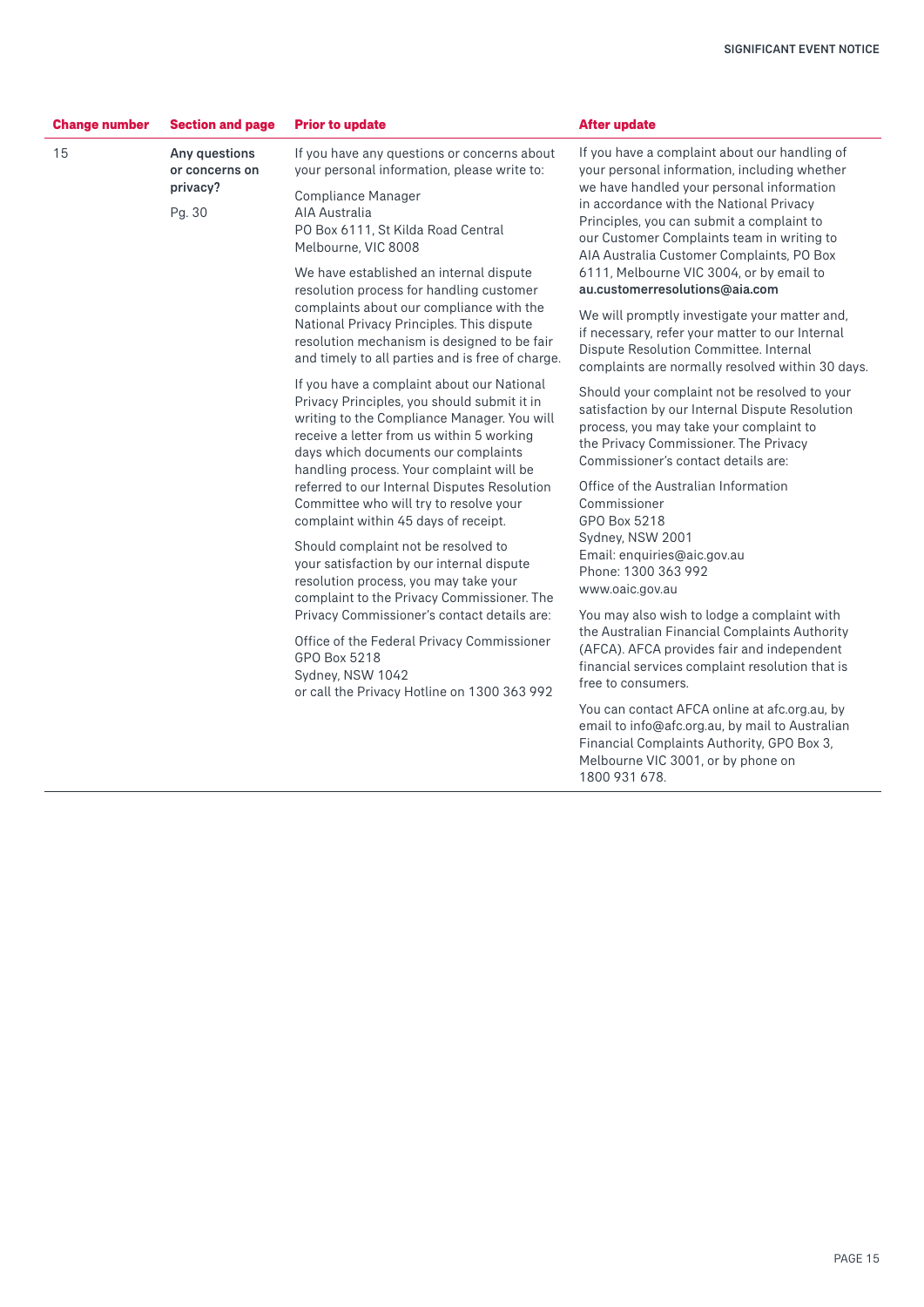## Table 3. Updates to Medical Definitions – Policy Document and PDS

Updates made to medical definitions contained in both your Policy Document and PDS are outlined in Table 3 below.:

| <b>Change number</b>                                    | <b>Section and page</b>                                                                                                                                                                                                                                                                                                                                                                                                                             | <b>Prior to update</b>                                                                                                                                                                                                                                                                                                                                                                                                                                                                                                                                                                                                                                                                                                                          | <b>After update</b>                                                                                                                                                                                                                                                                                                                                                                                                                                                                                                                                                                                                                                                                                                                             |
|---------------------------------------------------------|-----------------------------------------------------------------------------------------------------------------------------------------------------------------------------------------------------------------------------------------------------------------------------------------------------------------------------------------------------------------------------------------------------------------------------------------------------|-------------------------------------------------------------------------------------------------------------------------------------------------------------------------------------------------------------------------------------------------------------------------------------------------------------------------------------------------------------------------------------------------------------------------------------------------------------------------------------------------------------------------------------------------------------------------------------------------------------------------------------------------------------------------------------------------------------------------------------------------|-------------------------------------------------------------------------------------------------------------------------------------------------------------------------------------------------------------------------------------------------------------------------------------------------------------------------------------------------------------------------------------------------------------------------------------------------------------------------------------------------------------------------------------------------------------------------------------------------------------------------------------------------------------------------------------------------------------------------------------------------|
| $\mathbf{1}$                                            | <b>Definitions</b>                                                                                                                                                                                                                                                                                                                                                                                                                                  | 'ACCIDENTAL HIV INFECTION' means<br>infection with the human immunodeficiency<br>virus (HIV) acquired by accident or violence<br>during the course of the Life Insured's<br>normal occupation or through the medium<br>of a blood transfusion, transfusion of<br>blood products, organ transplant, assisted<br>reproduction technique or other medical<br>procedure or operation performed by a<br>doctor or at a recognised medical facility.<br>Sero-conversion evidence of the HIV<br>infection must occur within 6 months of the<br>accident. HIV infection transmitted by any<br>other means, including but not limited to<br>sexual activity or non-medical intravenous<br>drug use, is not Accidental HIV Infection<br>under the Policy. | 'ACCIDENTAL HIV INFECTION' means<br>infection with the human immunodeficiency<br>virus (HIV) acquired by accident or violence<br>during the course of the Life Insured's normal<br>occupation or through the medium of a blood<br>transfusion, transfusion of blood products,<br>organ transplant, assisted reproduction<br>technique or other medical procedure or<br>operation performed by a doctor or at a<br>recognised medical facility. Sero-conversion<br>evidence of the HIV infection must occur<br>within six months of the accident.<br>HIV infection transmitted by any other means,<br>including but not limited to sexual activity<br>or non-medical intravenous drug use, is not<br>Accidental HIV Infection under this Policy. |
|                                                         | (PD) Pg. 3                                                                                                                                                                                                                                                                                                                                                                                                                                          |                                                                                                                                                                                                                                                                                                                                                                                                                                                                                                                                                                                                                                                                                                                                                 |                                                                                                                                                                                                                                                                                                                                                                                                                                                                                                                                                                                                                                                                                                                                                 |
|                                                         | (PDS) Pg. 13                                                                                                                                                                                                                                                                                                                                                                                                                                        |                                                                                                                                                                                                                                                                                                                                                                                                                                                                                                                                                                                                                                                                                                                                                 |                                                                                                                                                                                                                                                                                                                                                                                                                                                                                                                                                                                                                                                                                                                                                 |
|                                                         | 'ACCIDENTAL HIV<br>INFECTION'                                                                                                                                                                                                                                                                                                                                                                                                                       |                                                                                                                                                                                                                                                                                                                                                                                                                                                                                                                                                                                                                                                                                                                                                 |                                                                                                                                                                                                                                                                                                                                                                                                                                                                                                                                                                                                                                                                                                                                                 |
|                                                         |                                                                                                                                                                                                                                                                                                                                                                                                                                                     | Any accident giving rise to a potential claim<br>must be reported to Us within 30 days and<br>be supported by a negative HIV antibody test<br>taken within 7 days after the accident. We<br>must be given access to test independently<br>all blood samples used if We require. We<br>retain the right to take further independent<br>blood tests or other medically accepted HIV<br>tests.                                                                                                                                                                                                                                                                                                                                                     | Any accident giving rise to a potential claim<br>must be supported by a negative HIV antibody<br>test taken within 7 days after the accident. We<br>must be given access to test independently all<br>blood samples used if We require. We retain<br>the right to take further independent blood<br>tests or other medically accepted HIV tests.                                                                                                                                                                                                                                                                                                                                                                                                |
| $\overline{2}$                                          | <b>Definitions</b>                                                                                                                                                                                                                                                                                                                                                                                                                                  | 'BACTERIAL MENINGITIS' means the<br>diagnosis of the Life Insured with bacterial<br>meningitis. The meningitis must produce<br>neurological deficit causing permanent                                                                                                                                                                                                                                                                                                                                                                                                                                                                                                                                                                           | 'BACTERIAL MENINGITIS WITH SIGNIFICANT<br>FUNCTIONAL IMPAIRMENT' means the<br>diagnosis of the Life Insured with bacterial<br>meningitis. The meningitis must produce                                                                                                                                                                                                                                                                                                                                                                                                                                                                                                                                                                           |
| (PD) Pg. 4<br>(PDS) Pg. 13<br>'BACTERIAL<br>MENINGITIS' |                                                                                                                                                                                                                                                                                                                                                                                                                                                     |                                                                                                                                                                                                                                                                                                                                                                                                                                                                                                                                                                                                                                                                                                                                                 |                                                                                                                                                                                                                                                                                                                                                                                                                                                                                                                                                                                                                                                                                                                                                 |
|                                                         |                                                                                                                                                                                                                                                                                                                                                                                                                                                     |                                                                                                                                                                                                                                                                                                                                                                                                                                                                                                                                                                                                                                                                                                                                                 |                                                                                                                                                                                                                                                                                                                                                                                                                                                                                                                                                                                                                                                                                                                                                 |
|                                                         | and significant functional impairment.<br>'Significant' shall mean at least a 25%<br>impairment of whole person function<br>as defined in Guides to the Evaluation<br>of Permanent Impairment 5th edition,<br>American Medical Association. Diagnosis<br>must be confirmed by a consultant<br>neurologist. Bacterial meningitis in the<br>presence of HIV infection is excluded. All<br>other forms of meningitis including viral, are<br>excluded. | neurological deficit causing permanent and<br>significant functional impairment. 'Significant'<br>shall mean at least a 25% impairment of<br>whole person function as defined in Guides<br>to the Evaluation of Permanent Impairment<br>5th edition. American Medical Association.<br>Diagnosis must be confirmed by a consultant<br>neurologist. All other forms of meningitis<br>including viral, are excluded.                                                                                                                                                                                                                                                                                                                               |                                                                                                                                                                                                                                                                                                                                                                                                                                                                                                                                                                                                                                                                                                                                                 |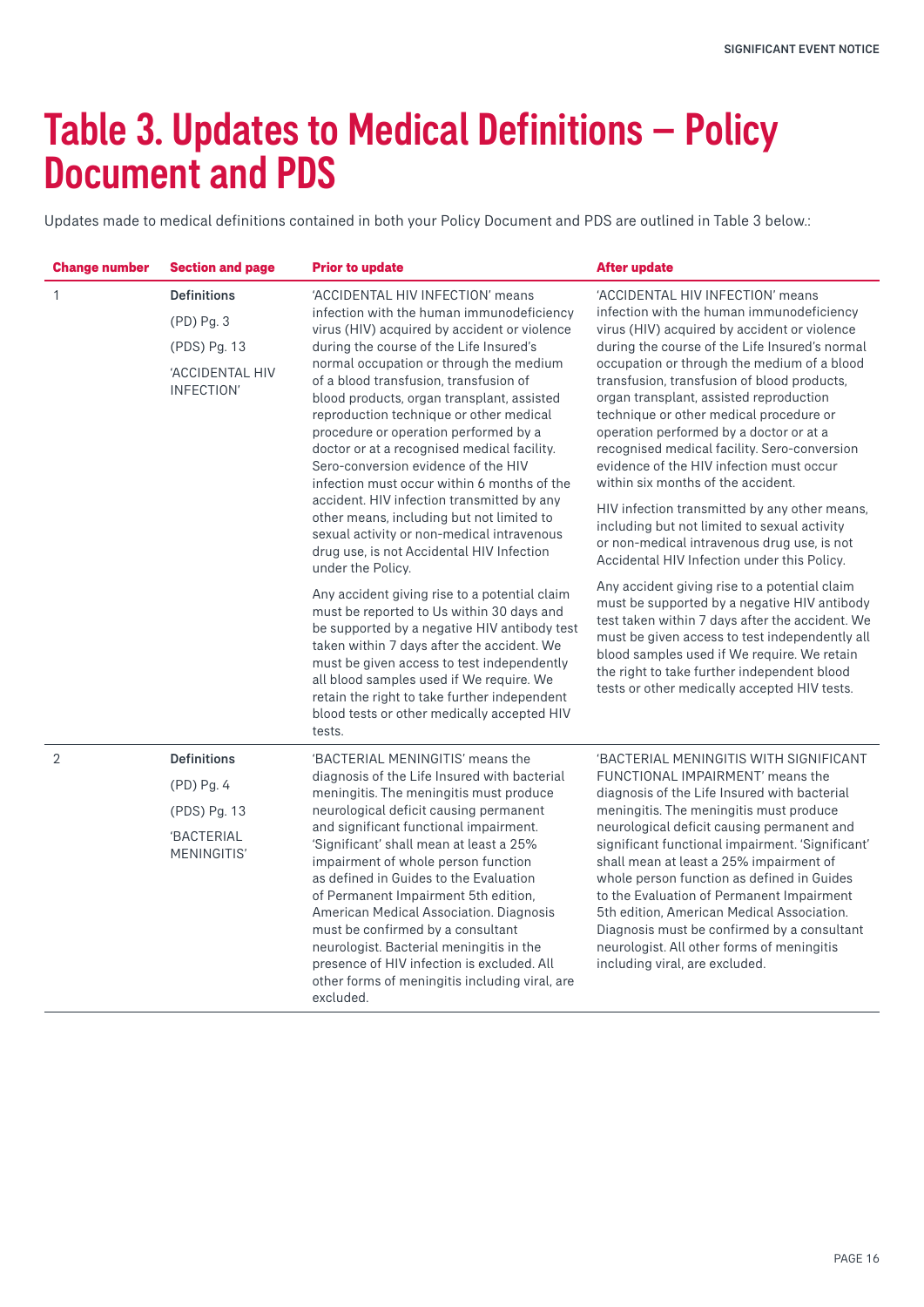| <b>Change number</b> | <b>Section and page</b>    | <b>Prior to update</b>                                                                                                                                                                                                                                                                                                                                                                                                                                                                                                                                                                                                                 | <b>After update</b>                                                                                                                                                                                                                                                                                                                   |
|----------------------|----------------------------|----------------------------------------------------------------------------------------------------------------------------------------------------------------------------------------------------------------------------------------------------------------------------------------------------------------------------------------------------------------------------------------------------------------------------------------------------------------------------------------------------------------------------------------------------------------------------------------------------------------------------------------|---------------------------------------------------------------------------------------------------------------------------------------------------------------------------------------------------------------------------------------------------------------------------------------------------------------------------------------|
| 3                    | <b>Definitions</b>         | 'BLINDNESS' means total irreversible<br>loss of sight in both eyes certified by an<br>ophthalmologist and because of disease or<br>accident.                                                                                                                                                                                                                                                                                                                                                                                                                                                                                           | 'BLINDNESS' means that as a result of<br>disease or accident and certified by an<br>ophthalmologist:                                                                                                                                                                                                                                  |
|                      | (PD) Pg. 4                 |                                                                                                                                                                                                                                                                                                                                                                                                                                                                                                                                                                                                                                        |                                                                                                                                                                                                                                                                                                                                       |
|                      | (PDS) Pg. 14               |                                                                                                                                                                                                                                                                                                                                                                                                                                                                                                                                                                                                                                        | a) the visual acuity on the Snellen Scale after                                                                                                                                                                                                                                                                                       |
|                      | 'BLINDNESS'                |                                                                                                                                                                                                                                                                                                                                                                                                                                                                                                                                                                                                                                        | correction by suitable lenses is less than<br>6/60 in both eyes, or                                                                                                                                                                                                                                                                   |
|                      |                            |                                                                                                                                                                                                                                                                                                                                                                                                                                                                                                                                                                                                                                        | b) the field of vision is constricted to 20<br>degrees or less of arc around central<br>fixation in the better eye irrespective of<br>corrected visual activity (equivalent to<br>1/100 white test object).                                                                                                                           |
| 4                    | <b>Definitions</b>         | 'CANCER' means the presence of one or                                                                                                                                                                                                                                                                                                                                                                                                                                                                                                                                                                                                  | 'CANCER' means the presence of one or<br>more malignant tumours including Hodgkin's<br>disease, leukaemia and other malignant bone<br>marrow disorders, and characterised by the<br>uncontrolled growth and spread of malignant<br>cells and the invasion and destruction of<br>normal tissue, but does not include the<br>following: |
|                      | (PD) Pg. 4. & 5            | more malignant tumours including Hodgkin's<br>disease, leukaemia, and other malignant                                                                                                                                                                                                                                                                                                                                                                                                                                                                                                                                                  |                                                                                                                                                                                                                                                                                                                                       |
|                      | (PDS) Pg. 14<br>'CANCER'   | bone marrow disorders, and characterised<br>by the uncontrolled growth and spread<br>of malignant cells and the invasion and<br>destruction of normal tissue, but does not<br>include the following:                                                                                                                                                                                                                                                                                                                                                                                                                                   |                                                                                                                                                                                                                                                                                                                                       |
|                      |                            | • tumours which are histologically<br>described as premalignant or showing the<br>changes of 'carcinoma in situ';                                                                                                                                                                                                                                                                                                                                                                                                                                                                                                                      | • tumours which are histologically described<br>as premalignant or showing the changes of<br>'carcinoma in situ';                                                                                                                                                                                                                     |
|                      |                            | • 'carcinoma in situ of the breast' is not<br>excluded if the entire breast is removed<br>specifically to arrest the spread of<br>malignancy, and this procedure is the<br>appropriate and necessary treatment as<br>confirmed by an appropriate specialist<br>acceptable to Us;<br>• melanomas of less than 1.5 mm thickness<br>as determined by histological examination<br>and which are also less than Clark Level II<br>depth of invasion, without ulceration;<br>• all hyperkertoses or basal cell carcinomas<br>of the skin;<br>• all squamous cell carcinomas of the skin,<br>unless there has been spread to other<br>organs; | • 'carcinoma in situ of the breast' is not<br>excluded if the entire breast is removed<br>specifically to arrest the spread of the<br>malignancy and this procedure is the<br>appropriate and necessary treatment as<br>confirmed by an appropriate specialist;                                                                       |
|                      |                            |                                                                                                                                                                                                                                                                                                                                                                                                                                                                                                                                                                                                                                        | • melanomas of less than 1.5 mm thickness<br>as determined by histological examination<br>and which are also less than Clark Level II<br>depth of invasion, without ulceration;                                                                                                                                                       |
|                      |                            |                                                                                                                                                                                                                                                                                                                                                                                                                                                                                                                                                                                                                                        | • non-melanoma skin cancers, unless there<br>has been spread to other organs;                                                                                                                                                                                                                                                         |
|                      |                            |                                                                                                                                                                                                                                                                                                                                                                                                                                                                                                                                                                                                                                        | • T1 N0 M0 papillary carcinoma of the thyroid<br>less than 1cm in diameter;                                                                                                                                                                                                                                                           |
|                      |                            |                                                                                                                                                                                                                                                                                                                                                                                                                                                                                                                                                                                                                                        | • Polycythemia Rubra Vera requiring<br>treatment by venesection alone; and                                                                                                                                                                                                                                                            |
|                      |                            | • T1 N0 M0 papillary carcinoma of the<br>thyroid less than 1cm in diameter;                                                                                                                                                                                                                                                                                                                                                                                                                                                                                                                                                            | • tumours treated by endoscopic procedures<br>alone.                                                                                                                                                                                                                                                                                  |
|                      |                            | • Polycythemia Rubra Vera requiring<br>treatment by venesection alone; and                                                                                                                                                                                                                                                                                                                                                                                                                                                                                                                                                             |                                                                                                                                                                                                                                                                                                                                       |
|                      |                            | • tumours treated by endoscopic procedures<br>alone.                                                                                                                                                                                                                                                                                                                                                                                                                                                                                                                                                                                   |                                                                                                                                                                                                                                                                                                                                       |
| 5                    | <b>Definitions</b>         | 'CHRONIC LIVER DISEASE' means<br>end stage liver failure, together with<br>permanent jaundice, ascites, and hepatic<br>encephalopathy. Such disease directly<br>related to alcohol or drug abuse is excluded.                                                                                                                                                                                                                                                                                                                                                                                                                          | 'END STAGE LIVER DISEASE' means end<br>stage liver failure, together with permanent<br>jaundice, ascites, and hepatic encephalopathy.<br>Such disease directly related to alcohol or<br>drug abuse is excluded.                                                                                                                       |
|                      | (PD) Pg. 5                 |                                                                                                                                                                                                                                                                                                                                                                                                                                                                                                                                                                                                                                        |                                                                                                                                                                                                                                                                                                                                       |
|                      | (PDS) P. 14                |                                                                                                                                                                                                                                                                                                                                                                                                                                                                                                                                                                                                                                        |                                                                                                                                                                                                                                                                                                                                       |
|                      | 'CHRONIC LIVER<br>DISEASE' |                                                                                                                                                                                                                                                                                                                                                                                                                                                                                                                                                                                                                                        |                                                                                                                                                                                                                                                                                                                                       |
| 6                    | <b>Definitions</b>         | 'CHRONIC LUNG DISEASE' means end stage                                                                                                                                                                                                                                                                                                                                                                                                                                                                                                                                                                                                 | 'END STAGE LUNG FAILURE' means end<br>stage respiratory failure requiring permanent,<br>long term oxygen therapy as certified by<br>the relevant medical specialist, excluding<br>Intermittent Oxygen Therapy.                                                                                                                        |
|                      | (PD) Pg. 5                 | respiratory failure requiring permanent<br>oxygen therapy with FEV 1 test results<br>consistently showing less than one litre.                                                                                                                                                                                                                                                                                                                                                                                                                                                                                                         |                                                                                                                                                                                                                                                                                                                                       |
|                      | (PDS) Pg. 15               |                                                                                                                                                                                                                                                                                                                                                                                                                                                                                                                                                                                                                                        |                                                                                                                                                                                                                                                                                                                                       |
|                      | 'CHRONIC LUNG<br>DISEASE'  |                                                                                                                                                                                                                                                                                                                                                                                                                                                                                                                                                                                                                                        |                                                                                                                                                                                                                                                                                                                                       |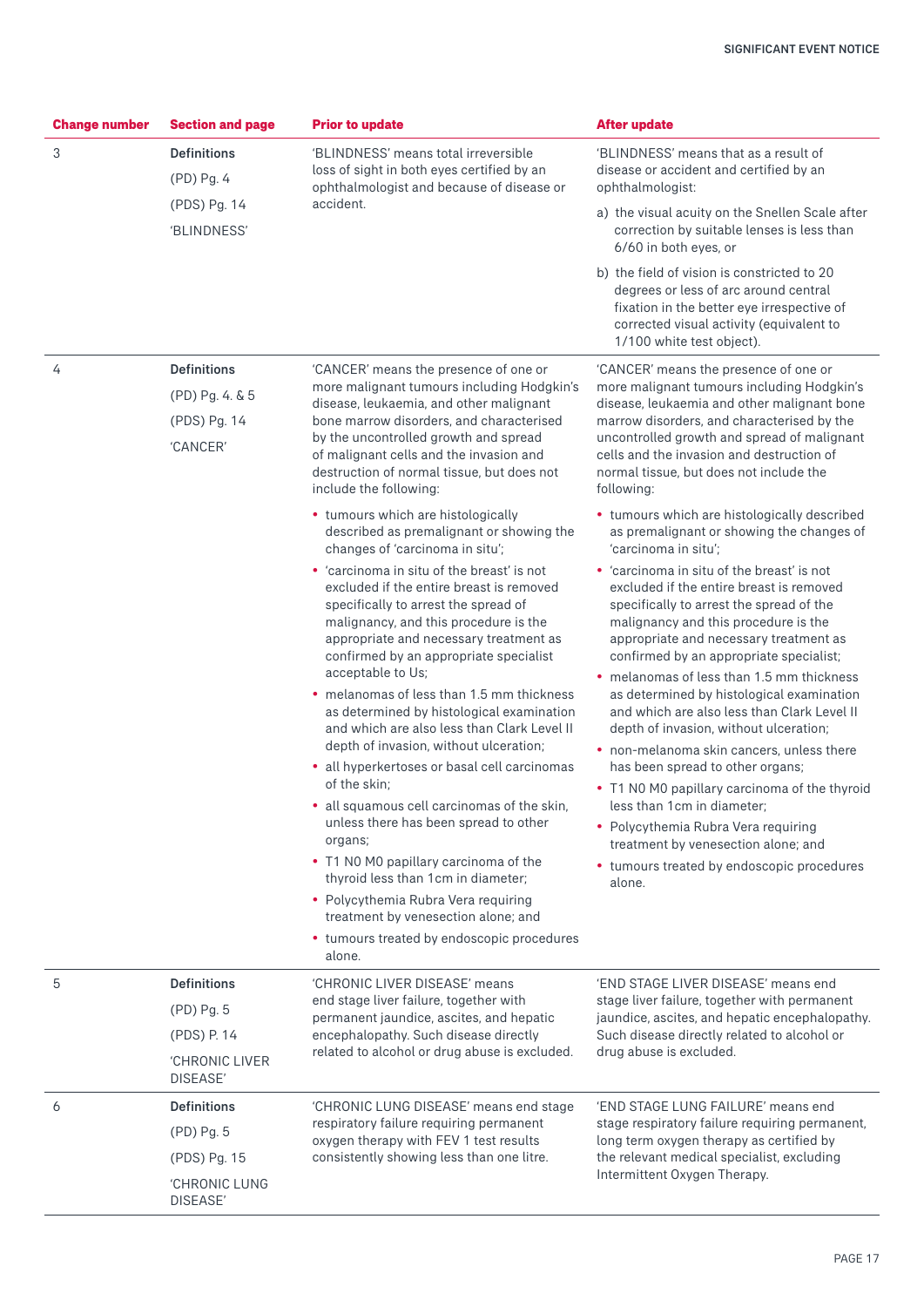| <b>Change number</b> | <b>Section and page</b>       | <b>Prior to update</b>                                                                                                                                                                                                                                                                                                                                                                     | <b>After update</b>                                                                                                                                                                                                                                                                                                                                                    |
|----------------------|-------------------------------|--------------------------------------------------------------------------------------------------------------------------------------------------------------------------------------------------------------------------------------------------------------------------------------------------------------------------------------------------------------------------------------------|------------------------------------------------------------------------------------------------------------------------------------------------------------------------------------------------------------------------------------------------------------------------------------------------------------------------------------------------------------------------|
| $\overline{7}$       | <b>Definitions</b>            | 'COMA' means total failure of cerebral<br>function characterised by total unarousable.<br>unresponsiveness to external stimuli,<br>persisting continually with the use of a life<br>support system for a period of at least 96<br>hours. It must result in significant permanent<br>loss of cerebral function as determined<br>by a recognised consultant neurologist<br>acceptable to Us. | 'COMA' means total failure of cerebral<br>function characterised by total unarousable.<br>unresponsiveness to external stimuli,<br>persisting continually with the use of a life<br>support system for a period of at least 96<br>hours. It must result in significant permanent<br>loss of cerebral function as determined by a<br>recognised consultant neurologist. |
|                      | (PD) Pg. 5.                   |                                                                                                                                                                                                                                                                                                                                                                                            |                                                                                                                                                                                                                                                                                                                                                                        |
|                      | (PDS) Pg. 15.                 |                                                                                                                                                                                                                                                                                                                                                                                            |                                                                                                                                                                                                                                                                                                                                                                        |
|                      | 'COMA'                        |                                                                                                                                                                                                                                                                                                                                                                                            |                                                                                                                                                                                                                                                                                                                                                                        |
| 8                    | <b>Definitions</b>            | 'DIPLEGIA' means the total and permanent<br>loss of function of both sides of the body<br>due to spinal cord injury or disease, or brain                                                                                                                                                                                                                                                   | 'DIPLEGIA' means the total and permanent<br>loss of use of both arms or both legs, resulting<br>from sickness or injury of the brain or spinal<br>cord.                                                                                                                                                                                                                |
|                      | (PD) Pg. 6                    |                                                                                                                                                                                                                                                                                                                                                                                            |                                                                                                                                                                                                                                                                                                                                                                        |
|                      | (PDS) Pg. 15.                 | injury or disease.                                                                                                                                                                                                                                                                                                                                                                         |                                                                                                                                                                                                                                                                                                                                                                        |
|                      | 'DIPLEGIA'                    |                                                                                                                                                                                                                                                                                                                                                                                            |                                                                                                                                                                                                                                                                                                                                                                        |
| 9                    | <b>Definitions</b>            | LOSS OF HEARING' means complete and                                                                                                                                                                                                                                                                                                                                                        | 'LOSS OF HEARING' means irreversible loss of                                                                                                                                                                                                                                                                                                                           |
|                      | (PD) Pg. 7                    | irrecoverable loss of hearing, both natural<br>and assisted, from both ears as a result<br>of injury or sickness, as certified by an<br>appropriate medical specialist.                                                                                                                                                                                                                    | hearing in the better ear, that:<br>• has an auditory threshold of greater than 90<br>decibels at all frequencies from 500 hertz<br>to 3,000 hertz, even with amplification, and                                                                                                                                                                                       |
|                      | (PDS) Pg. 16                  |                                                                                                                                                                                                                                                                                                                                                                                            |                                                                                                                                                                                                                                                                                                                                                                        |
|                      | 'LOSS OF HEARING'             |                                                                                                                                                                                                                                                                                                                                                                                            |                                                                                                                                                                                                                                                                                                                                                                        |
|                      |                               |                                                                                                                                                                                                                                                                                                                                                                                            | • is diagnosed and certified by an appropriate<br>specialist Medical Practitioner, using<br>standardised equipment.                                                                                                                                                                                                                                                    |
| 10                   | <b>Definitions</b>            | 'MAJOR HEAD TRAUMA' means an<br>accidental head injury resulting in<br>neurological deficit, as certified by a<br>consultant neurologist acceptable to<br>Us, causing at least a permanent 25%<br>impairment of whole person function<br>as defined in Guides to the Evaluation<br>of Permanent Impairment 5th edition.<br><b>American Medical Association</b>                             | MAJOR HEAD TRAUMA' means an accidental<br>head injury resulting in neurological deficit, as<br>certified by a consultant neurologist causing<br>at least a permanent 25% impairment of<br>whole person function as defined in Guides to<br>the Evaluation of Permanent Impairment 5th<br>edition, American Medical Association.                                        |
|                      | (PD) Pg. 8                    |                                                                                                                                                                                                                                                                                                                                                                                            |                                                                                                                                                                                                                                                                                                                                                                        |
|                      | (PDS) Pg. 17                  |                                                                                                                                                                                                                                                                                                                                                                                            |                                                                                                                                                                                                                                                                                                                                                                        |
|                      | 'MAJOR HEAD<br><b>TRAUMA'</b> |                                                                                                                                                                                                                                                                                                                                                                                            |                                                                                                                                                                                                                                                                                                                                                                        |
| 11                   | <b>Definitions</b>            | 'MOTOR NEURONE DISEASE' means the<br>unequivocal diagnosis of Motor Neurone<br>Disease by at least two consultant<br>neurologists with persistent neurological<br>deficit resulting in at least a permanent<br>25% impairment of whole person function<br>as defined in Guides to the Evaluation<br>of Permanent Impairment 5th edition,<br>American Medical Association.                  | 'MOTOR NEURONE DISEASE' means the<br>unequivocal diagnosis of Motor Neurone<br>Disease confirmed by a consultant neurologist<br>with persistent neurological deficit resulting<br>in at least a permanent 25% impairment of<br>whole person function as defined in Guides to<br>the Evaluation of Permanent Impairment 5th<br>edition, American Medical Association.   |
|                      | (PD) Pg. 8                    |                                                                                                                                                                                                                                                                                                                                                                                            |                                                                                                                                                                                                                                                                                                                                                                        |
|                      | (PDS) Pg. 17                  |                                                                                                                                                                                                                                                                                                                                                                                            |                                                                                                                                                                                                                                                                                                                                                                        |
|                      | 'MOTOR NEURONE<br>DISEASE'    |                                                                                                                                                                                                                                                                                                                                                                                            |                                                                                                                                                                                                                                                                                                                                                                        |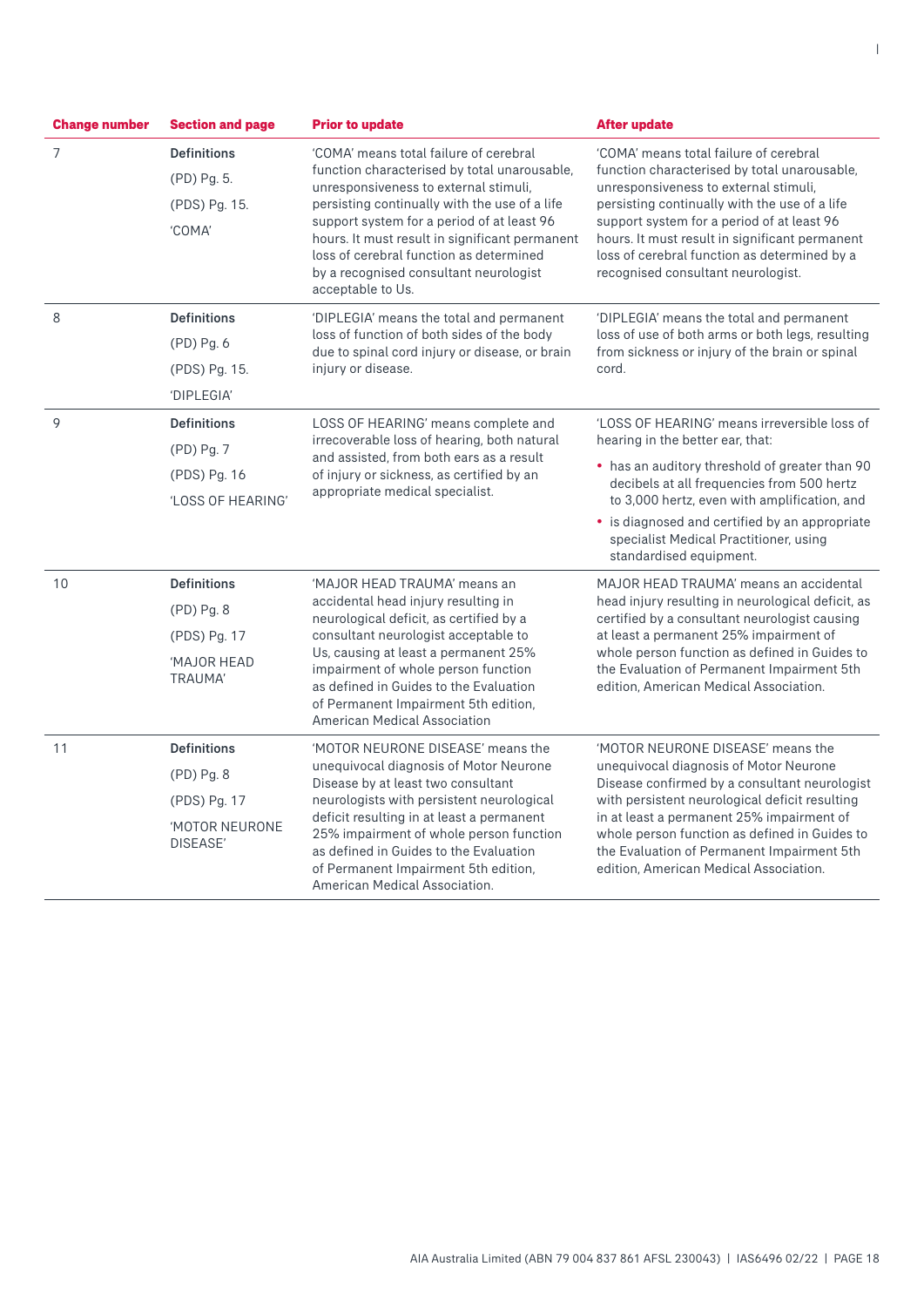| <b>Change number</b> | <b>Section and page</b> | <b>Prior to update</b>                                                                                                                                                                                                                                                                                          | <b>After update</b>                                                                                                                                                                                                                                 |
|----------------------|-------------------------|-----------------------------------------------------------------------------------------------------------------------------------------------------------------------------------------------------------------------------------------------------------------------------------------------------------------|-----------------------------------------------------------------------------------------------------------------------------------------------------------------------------------------------------------------------------------------------------|
| 12                   | <b>Definitions</b>      | 'MULTIPLE SCLEROSIS' means the<br>unequivocal diagnosis of multiple sclerosis<br>by two consultant neurologists resulting in at<br>least a permanent 25% impairment of whole<br>person function as defined in Guides to the<br>Evaluation of Permanent Impairment 5th<br>edition, American Medical Association. | 'MULTIPLE SCLEROSIS' means the                                                                                                                                                                                                                      |
|                      | (PD) Pg. 8. & 9         |                                                                                                                                                                                                                                                                                                                 | unequivocal diagnosis of Multiple Sclerosis<br>confirmed by a relevant medical specialist                                                                                                                                                           |
|                      | (PDS) Pg. 18            |                                                                                                                                                                                                                                                                                                                 | resulting in at least a permanent 25%<br>impairment of whole person function as                                                                                                                                                                     |
|                      | 'MUTIPLE<br>SCLEROSIS'  |                                                                                                                                                                                                                                                                                                                 | defined in Guides to the Evaluation of<br>Permanent Impairment 5th edition, American<br>Medical Association.                                                                                                                                        |
|                      |                         | Diagnosis must be based on all of the<br>following:                                                                                                                                                                                                                                                             | Diagnosis must be based on all of the                                                                                                                                                                                                               |
|                      |                         | • symptoms referable to tracts (white<br>matter) involving the optic nerves, brain<br>stem, and spinal cord, producing well<br>defined neurological deficits;                                                                                                                                                   | following:                                                                                                                                                                                                                                          |
|                      |                         |                                                                                                                                                                                                                                                                                                                 | • symptoms referable to tracts (white matter)<br>involving the optic nerves, brain stem,<br>and spinal cord, producing well defined                                                                                                                 |
|                      |                         | • a multiplicity of discrete lesions; and                                                                                                                                                                                                                                                                       | neurological deficits;<br>• a multiplicity of discrete lesions; and                                                                                                                                                                                 |
|                      |                         | • a well-documented history of<br>exacerbations and remissions of said<br>symptoms/neurological deficits.                                                                                                                                                                                                       | • a well-documented history of exacerbations                                                                                                                                                                                                        |
|                      |                         |                                                                                                                                                                                                                                                                                                                 | and remissions of said symptoms/<br>neurological deficits.                                                                                                                                                                                          |
| 13                   | <b>Definitions</b>      | 'MUSCULAR DYSTROPHY' means the                                                                                                                                                                                                                                                                                  | 'MUSCULAR DYSTROPHY' means the                                                                                                                                                                                                                      |
|                      | (PD) Pg. 9              | unequivocal diagnosis of muscular<br>dystrophy, confirmed by at least two<br>consultant neurologists, based on a<br>combination of some or all of the following:                                                                                                                                                | unequivocal diagnosis of Muscular Dystrophy<br>confirmed by a consultant neurologist,<br>based on a combination of some or all of the<br>following:                                                                                                 |
|                      | (PDS) Pg. 18            |                                                                                                                                                                                                                                                                                                                 |                                                                                                                                                                                                                                                     |
|                      | 'MUSCULAR<br>DYSTROPHY' | • clinical presentation including absence of                                                                                                                                                                                                                                                                    | • clinical presentation including absence of                                                                                                                                                                                                        |
|                      |                         | sensory disturbance, abnormal cerebro-<br>spinal fluid and mild tendon reflex<br>reduction;                                                                                                                                                                                                                     | sensory disturbance, abnormal cerebro-<br>spinal fluid and mild tendon reflex<br>reduction;                                                                                                                                                         |
|                      |                         | • characteristic electromyogram;                                                                                                                                                                                                                                                                                | • characteristic electromyogram;                                                                                                                                                                                                                    |
|                      |                         | · clinical suspicion confirmed by muscle<br>biopsy, and which in Our opinion confirms<br>the diagnosis of muscular dystrophy.                                                                                                                                                                                   | • clinical suspicion confirmed by muscle<br>biopsy and which in the reasonable opinion<br>of a relevant medical specialist confirms<br>the diagnosis.                                                                                               |
| 14                   | <b>Definitions</b>      | 'PARKINSON'S DISEASE' means unequivocal                                                                                                                                                                                                                                                                         | 'PARKINSON'S DISEASE' means the                                                                                                                                                                                                                     |
|                      | (PD) Pg. 9.             | diagnosis of Parkinson's Disease by at least<br>two consultant neurologists where the<br>condition:                                                                                                                                                                                                             | unequivocal diagnosis of Parkinson's Disease<br>by a consultant neurologist where the<br>condition:                                                                                                                                                 |
|                      | (PDS) Pg. 18.           |                                                                                                                                                                                                                                                                                                                 |                                                                                                                                                                                                                                                     |
|                      | 'PARKINSONS<br>DISEASE' | • cannot be controlled with medication;                                                                                                                                                                                                                                                                         | • cannot be controlled with medication;                                                                                                                                                                                                             |
|                      |                         | • shows signs of progressive impairment;                                                                                                                                                                                                                                                                        | • shows signs of progressive impairment;                                                                                                                                                                                                            |
|                      |                         | • at least 25% impairment of whole person<br>function, as defined in Guides to the<br>Evaluation of Permanent Impairment 5th<br>edition, American Medical Association, or                                                                                                                                       | • at least 25% impairment of whole person<br>function, as defined in Guides to the<br>Evaluation of Permanent Impairment 5th<br>edition, American Medical Association, or                                                                           |
|                      |                         | • 'Activities of Daily Living' assessment<br>confirms the inability of the Life Insured<br>to perform without assistance 2 or more<br>of the following: bathing, dressing, eating,<br>toileting, transferring in or out of a bed or<br>a chair.                                                                 | • 'Activities of Daily Living' assessment<br>confirms the inability of the Life Insured to<br>perform without the assistance 2 or more<br>of the following: bathing, dressing, eating,<br>toileting, transferring in or out of a bed or a<br>chair. |
|                      |                         | Only idiopathic Parkinson's Disease is<br>covered. Drug induced or toxic causes of<br>Parkinsonism are excluded.                                                                                                                                                                                                | Only idiopathic Parkinson's Disease is<br>covered. Drug induced or toxic causes of<br>Parkinsonism are excluded.                                                                                                                                    |

|